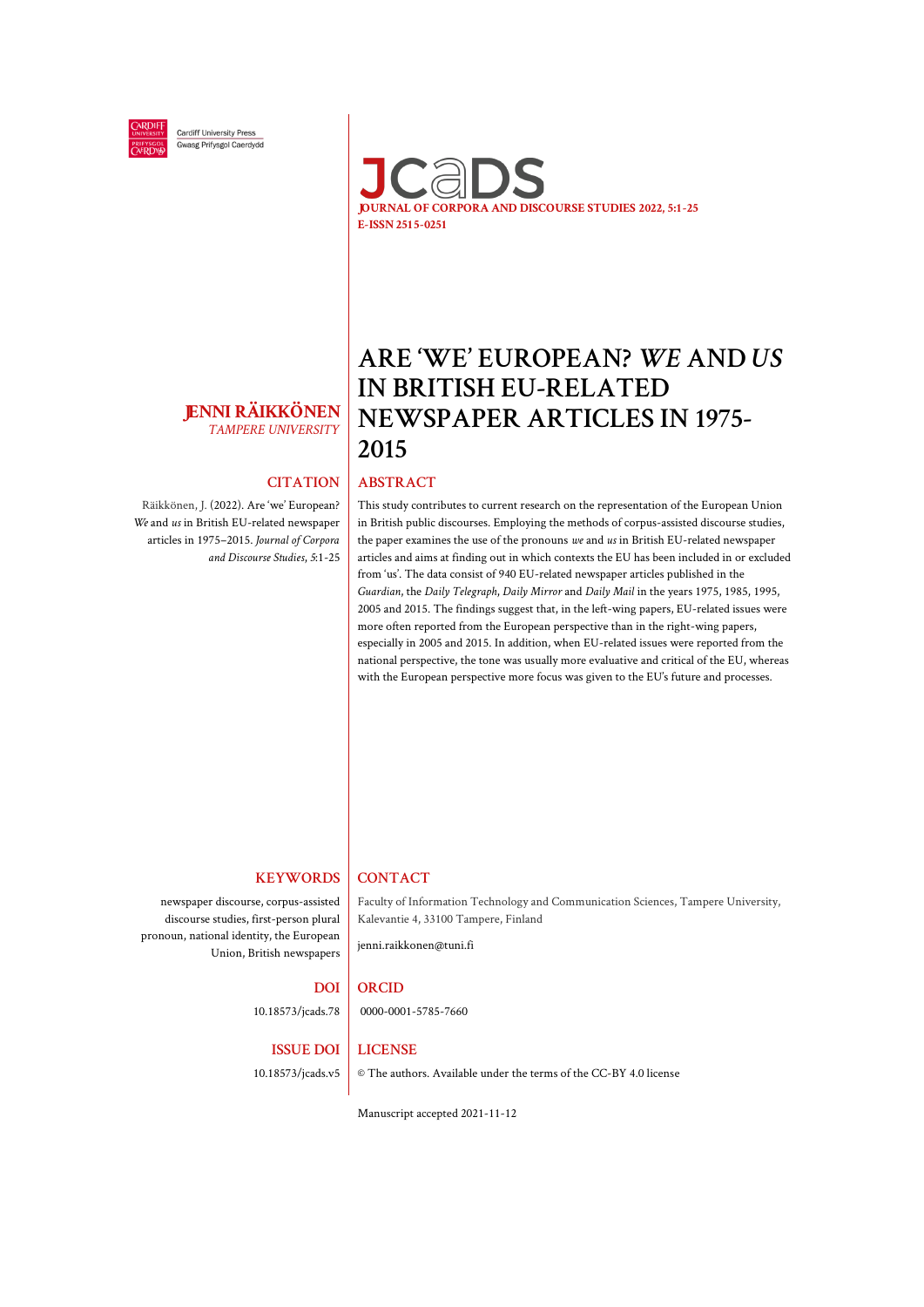## **Are 'we' European?** *We* **and** *us* **in British EU-related newspaper articles in 1975–2015**

**Jenni Räikkönen** *Tampere University*

### **1. Introduction**

This discourse analytic study analyses British EU-related newspaper articles and explores the discursive representation of Britain as separate from the EU in them. Combining critical discourse analysis with corpus linguistic methods, the paper focuses on the use of *we* and *us* and aims at finding out how often and in which contexts the EU has been included in or excluded from 'us' in British newspaper discourse. This is studied by looking at what the pronouns refer to and in what types of textual and wider contexts the pronouns occur. The paper contributes to current research on the role of personal pronouns in reflecting national identities. Furthermore, the paper increases our understanding of how the EU has been represented in British news media and which types of linguistic choices in British public discourses were likely to affect the growth of Euroscepticism in Britain before EU membership referendum in 2016.

Discourse analytic studies focusing on the use of pronouns in relation to national identities have been conducted in linguistics before (Riihimäki, 2019; Cramer, 2010; Petersoo, 2007; Wodak, de Cillia, Reisigl, & Liebhart, 2009). Previous studies have shown that first-person plural pronouns can sometimes be ambiguous or indeterminate (Mühlhäusler & Harré, 1990, pp. 168–169; see also Kleinke & Bös, 2018), for which reason they can be strategically used to exclude some groups from the ingroup, making them seem outsiders in society. However, the use of first-person plural pronouns in relation to the EU in British newspaper articles has not been studied extensively before, and this study aims at filling that gap. By looking at newspaper articles from a long time period (1975–2015) and from newspapers with different formats and political affiliations, I examine if there are shifts in the pronoun use and if the pronoun use is different depending on whether the EU membership is supported in the papers or not.

My research questions are the following:

- How frequently and in which types of contexts do *we* and *us* refer to Britain or the EU in British EU-related newspaper articles?
- What are the contexts in which the first-person plural pronouns tend to refer to Britain, on one hand, or the EU, on the other?
- Is the EU represented more positively in the contexts in which it is included in 'us'?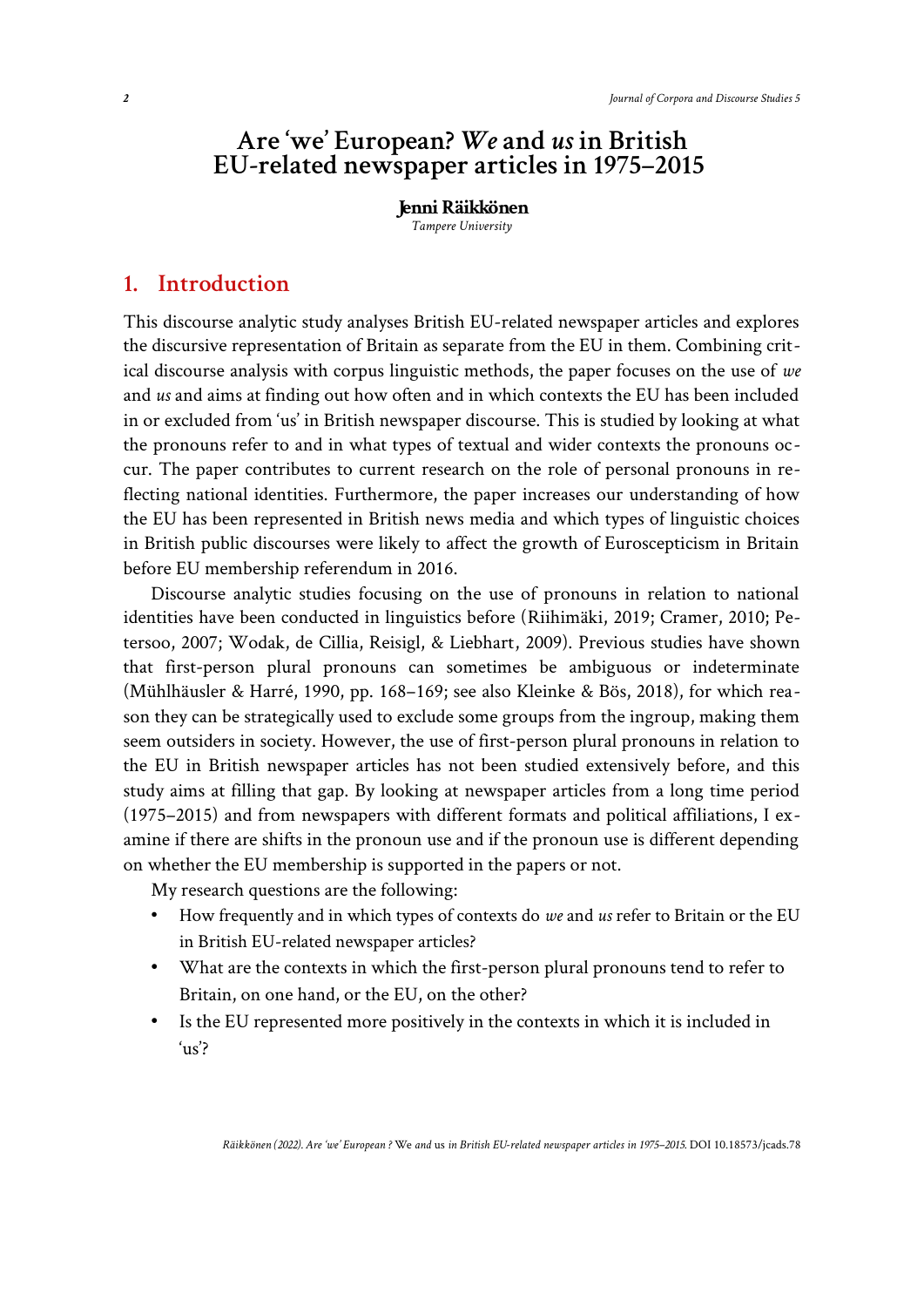Newspapers — and media in general — have a significant role in shaping and reflecting public discourses (Gamson & Modigliani, 1989, p. 3). In particular, for most Europeans, the media is the primary source of information on what the EU is all about and thus the role of the media in shaping public understanding of the EU is crucial (Just, 2009, p. 244). For instance, British newspapers can report on EU-related issues from the British perspective (for instance, how new regulations affect *our*, the British people's, daily lives) or from the perspective of the whole EU (for instance, why *we* need this new system or rule in the Union, how it helps *us*, the EU member countries), and this choice is likely to affect the way the readers perceive the topic. EU-related news that are written from the British perspective can represent the EU as separate from Britain, while with the EU-perspective more attention is granted to the processes of the EU, and the EU is represented as acting together (see Taylor, 2005). Examining the use of personal pronouns in news articles can help uncover whose perspective is given more prominence. Furthermore, the media tend to favour negative stories, especially in the case of outgroup members, because these stories generally get more attention (Oktar, 2002, p. 320; see also Bednarek & Cable, 2017), which is one reason why studying which actors are included in the ingroup is important.

The structure of the paper is as follows. In the next section, I discuss British national identity construction and what previous research has said about whether Britain is represented as 'European' in British public discourse. In the third section, I introduce the data and methods used in the study. That is followed by the findings of the analysis, and in the concluding section, I discuss and summarise the central findings presented in the paper.

#### **2. British national identity and Europe**

#### *2.1. National identity construction and the pronoun* **we**

According to *social identity theory*, which was originally developed by Tajfel and Turner (1979) and developed further for the purposes of linguistic research by Bucholtz and Hall (2005), identity is not fixed but constructed and reconstructed in social situations in relation to others: who am I compared to others? Which groups do I belong to and what is my role in the group? Individuals classify the social world into two social categories that separate the self from others, i.e., 'us' and 'them' (Oktar, 2002, p. 318; Turner, Hogg, Oakes, Reicher, & Wetherell, 1987). In this way, people use themselves as the frame of reference and define themselves in relation to others. National identity is also a type of social identity, and newspapers have traditionally had a significant role in constructing national identities. Anderson (1991) has argued that print media and the ritual of daily newspaper reading were important in creating the feeling among citizens that 'we' are a community. In addition, newspapers can assume identification with the nation as the 'naturalized form of collective identity' through textual organization (Brookes, 1999, p. 250). This can be done, for instance, with the first-person plural pronoun *we*, which in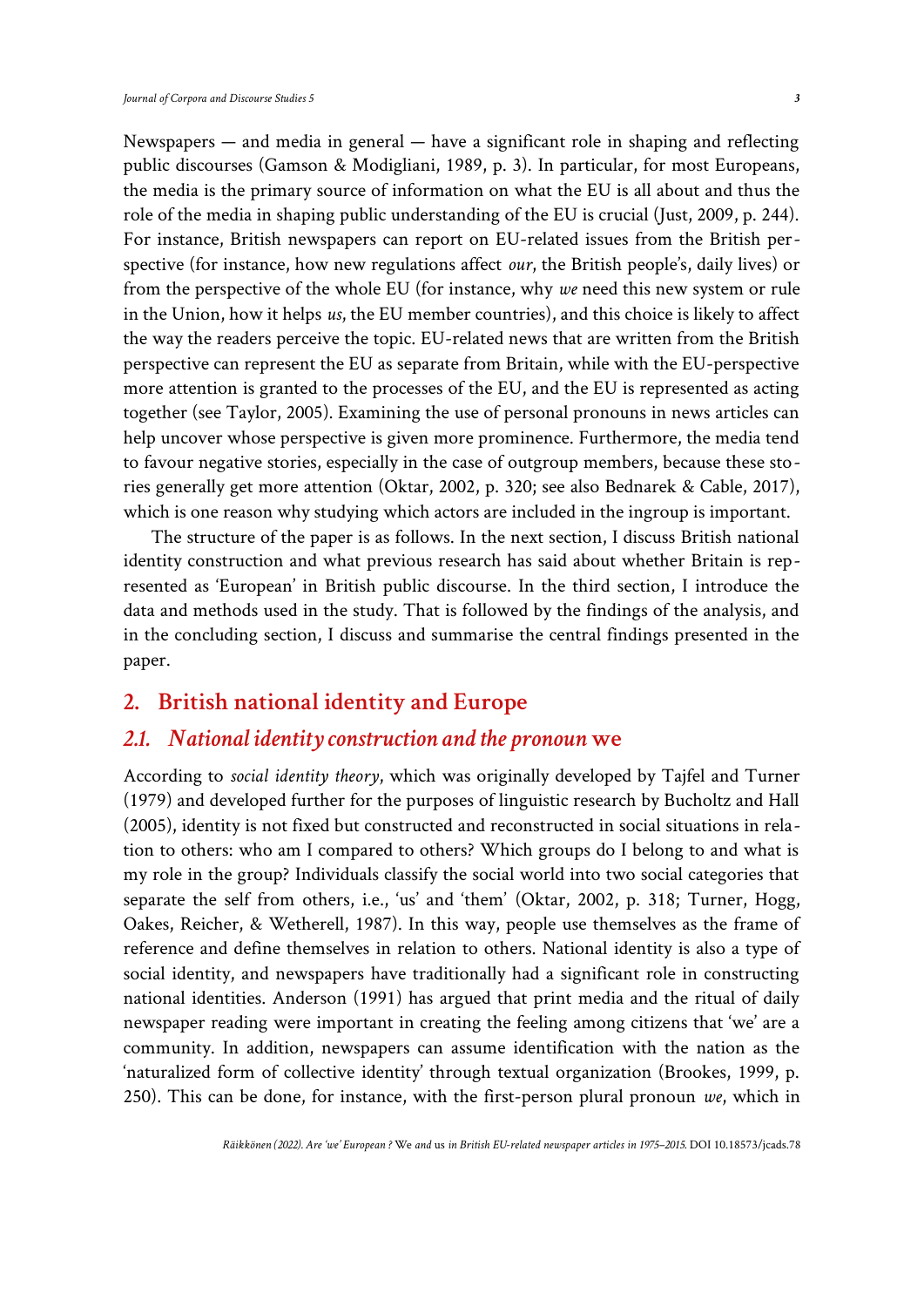national newspapers is often a 'national we', meaning that it refers to the nation and its citizens without explicitly naming them (see Billig, 2010).

Critical discourse analysis (CDA) is concerned with how the world is discursively construed and represented (Fairclough, 2013) and typically the purpose is to reveal characteristics of a discourse that are hidden or implicit, the focus usually being on relations of power, dominance and inequality (van Dijk, 1995). In the field of CDA, the use *we* has been given a great deal of attention, because it is a flexible pronoun and what it refers to can change within a single sentence. Thus, relying only on anaphora — where the pronoun is a substitute for a preceding word or group of words — does not always tell the reader what is meant by it, and the interpretation of the pronoun is left to the audience. According to Duszak (2002), *we* can be used to 'construct, redistribute and change the social values of ingroupness and outgroupness', if used skillfully in discourse. Furthermore, the flexibility of *we* can also be used by politicians to make it unclear who is responsible for specific actions (see Hansson, 2015).

#### *2.2. Europe as an outgroup in British public discourse*

As stated by Ludlow (2002, p. 122), the concept of 'Europe' in British political discourse has been 'far from value-free'. *European* has traditionally meant 'continental' and thus has not included Britain (Ludlow, 2002, p. 101). According to Ash (2001, p. 11), even during the EU membership, Europe was talked about as 'somewhere else' in Britain, and perhaps even more so now that Britain is not part of the European Union. Furthermore, in some contexts, the English Channel has been 'much wider than the Atlantic' (Ash, 2001, p. 10), meaning that Britain has more easily identified with the US than with the continental Europe, partly because of the special relationship between Britain and the US. Britain has also been discursively separated from Europe and the EU in political speeches. In his *Bloomberg Speech* on the European Union, Prime Minister David Cameron said that Britain 'has the character of an island nation', contrasting Britain with the continent (Wodak, 2018). In British parliamentary debates, Britain has likewise been described as in the margins of the Union (Riihimäki, 2019). Furthermore, the pronoun *we* was decreasingly used to refer to the whole EU by the Members of Parliament between 2002 and 2015, which suggests that, before Brexit, EU-issues were increasingly discussed from the national perspective instead of from the European perspective (Räikkönen, in press). Thus, in British political discourse the EU or Europe has been talked about as being outside Britain, which has probably influenced the attitudes of the public towards the EU.

While pronoun use in EU-related news articles has not been extensively examined before, there are diachronic and synchronic studies on EU-related news reporting in Britain which have shown that the British public has rarely been exposed to positive reporting on the EU (see for instance Baranowska, 2014). Copeland and Copsey (2017, p. 720) found that the British public were increasingly exposed to negative reporting and decreasingly exposed to positive reporting about the EU between 1974 and 2013. Further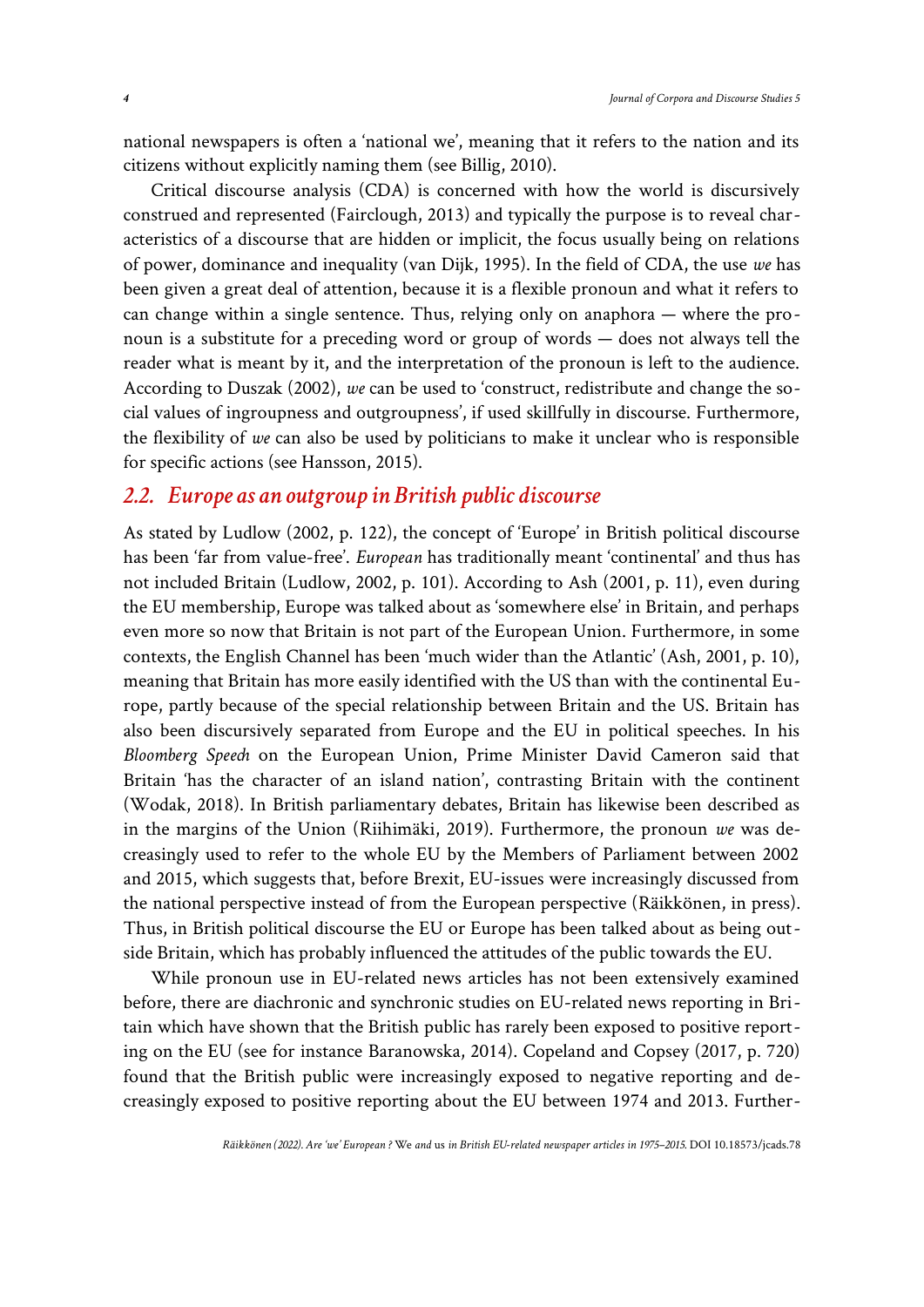more, Marchi and Taylor (2009) noted that there was a 'marked decrease in the newsworthiness' of Europe and the EU between 1993 and 2005. Islentyeva and Abdel Kafi (2021) studied the construction of British national identity within the context of the EU in newspaper articles focusing on migration. They found that the newspapers supporting the political right systematically created a binary opposition between Britain and Europe, and portrayed Britain as 'a victim of Brussels', while the newspapers on the political left lacked their own discursive frameworks and instead focused on and reproduced the patterns employed by the right-wing press. However, the findings of the present study, in which the data is not restricted to any specific topic, suggest that while the negative portrayal of the EU is more common, the EU has also been portrayed neutrally or even positively, especially when the EU has been included in 'us' and the focus has been on the processes of the EU.

#### **3. Methodology**

#### *3.1. Corpora*

The data consist of 940 EU-related newspaper articles from four British newspapers: *The* Guardian, The Daily Telegraph, Daily Mail and Daily Mirror.<sup>[1](#page-4-0)</sup> I analyse articles written in 1975, 1985, 1995, 2005 and 2015, so there are data from each decade in which Britain was a member of the EU. Only articles in the print editions are included. The studied newspapers have all had substantial, although declining, circulation figures and they represent different formats and political affiliations, which are listed in Table 1. The studied papers are seen as representing newspapers that reach a broad audience in Britain with a wide range of political attitudes. According to Levy, Billur and Bironzo (2016), the *Guardian* and *Mirror* included more pro-Remain than pro-Leave articles prior to the EU referendum, while *Telegraph* and *Mail* included more pro-Leave articles.

I collected the articles using various sources and databases: *Nexis Uni*, *Newsbank Access World News*, *Gale*, *ProQuest* and microfilms available at the *British Library.* The articles in microfilms were converted to text using Optical Character Recognition (OCR) or, if the quality was not good enough for OCR, by typing the text manually. All text types, also letters to the editor and sports news, were included, except for advertisements, because I consider all sections contributing to the construction of national and social identities of the British people. I searched for relevant articles using the following search words that had to appear in the title of the article: *EU*, *European Union*, *European Communit*\*, *EEC*, *EC*, *common market*, *euro*\* and *Brussels*. However, if the title search returned only a small num-

<span id="page-4-0"></span><sup>1</sup> The idea of the 'British press' is a bit problematic, as stated by Brookes (1999, p. 250). For instance, Scotland has national newspapers of its own which are more widely read in Scotland than the Londonbased newspapers. However, the predominantly London-based papers are considered as speaking for the whole of Britain, for which reason I consider them a good option for studying how international issues are reported in Britain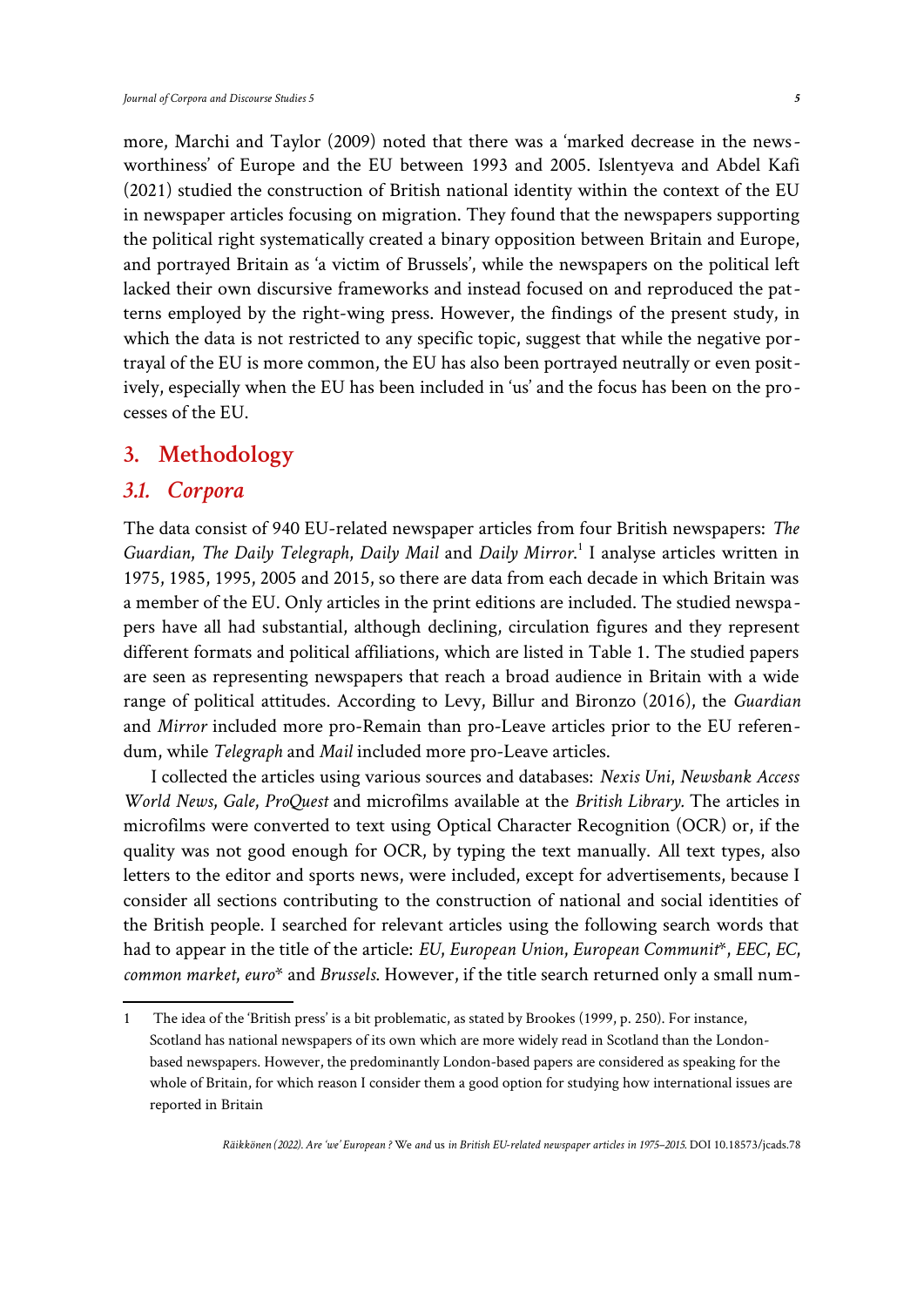ber of articles, I also included articles in which at least one of the search words appeared in the body text. I extracted 50 articles from each volume and paper by putting all the articles found by the search in a chronological order and taking 50 articles evenly spread throughout the volume, i.e., if there were 250 articles, every fifth article was extracted. If fewer than 50 articles were found (*Daily Mirror* 1985 and 2005: 12 and 37 articles, respectively; *Daily Mail* 2005: 41 articles), all the articles were included in the corpus. Overall, the corpus has 940 articles and 474,551 words.

| Paper              | Format                                                               | Political stance | (Main)                         |  |
|--------------------|----------------------------------------------------------------------|------------------|--------------------------------|--|
|                    |                                                                      |                  | <b>Endorsement</b>             |  |
| Guardian           | before 2005: broadsheet,<br>since 2005: mid-sized                    |                  | mid-liberal/left Labour/LibDem |  |
| Daily<br>Telegraph | broadsheet                                                           | centre-right     | Conservative                   |  |
| Daily Mirror       | tabloid                                                              | centre-left      | Labour                         |  |
| Daily Mail         | tabloid (positions itself between tabloid and<br>broadsheet formats) | centre-right     | Conservative                   |  |

*Table 1: Format and political affiliation of the newspapers studied. Source: Historic Newspapers (https://www.historicnewspapers.co.uk)*

### *3.2. Process of analysis*

The study employs a mixed-methods approach, using methods of corpus-assisted discourse studies (CADS) (Baker, 2006; Partington, Duguid, & Taylor, 2013). In discourse analytic studies, language use in a certain context is studied as a source of information of the ways in which people try to coordinate their beliefs and behaviours (Lischinsky, 2018, p. 62). Discourse analysis has traditionally been conducted using close reading of a small number of texts, but quantitative corpus analytic methods have made it possible for researchers to analyse larger datasets and to see patterns of language use that would not be noticed by just reading through the data. In this study, quantitative corpus-analytic methods and tools were used as a first step that then led to qualitative reading of the relevant excerpts to gain broad and in-depth understanding of how the pronouns *we* and *us* were used in EU-related newspaper articles.

As a first step, I tagged each instance of *we* and *us* in the articles with a two-part tag including the word class and the group or actor the pronoun refers to (for instance, 'British government' or 'EU'). To speed up the process, the tagging was done with the help of a tagging tool that highlighted the pronouns. $^2$  $^2$  Next, I extracted all the pronouns and counted the instances of different referents. I categorised the referents into nine

<span id="page-5-0"></span><sup>2</sup> The tagging tool was written by Prof. Jukka Tyrkkö (Linnaeus University) and is available by request.

*Räikkönen (2022). Are 'we' European ?* We *and* us *in British EU-related newspaper articles in 1975–2015.* DOI 10.18573/jcads.78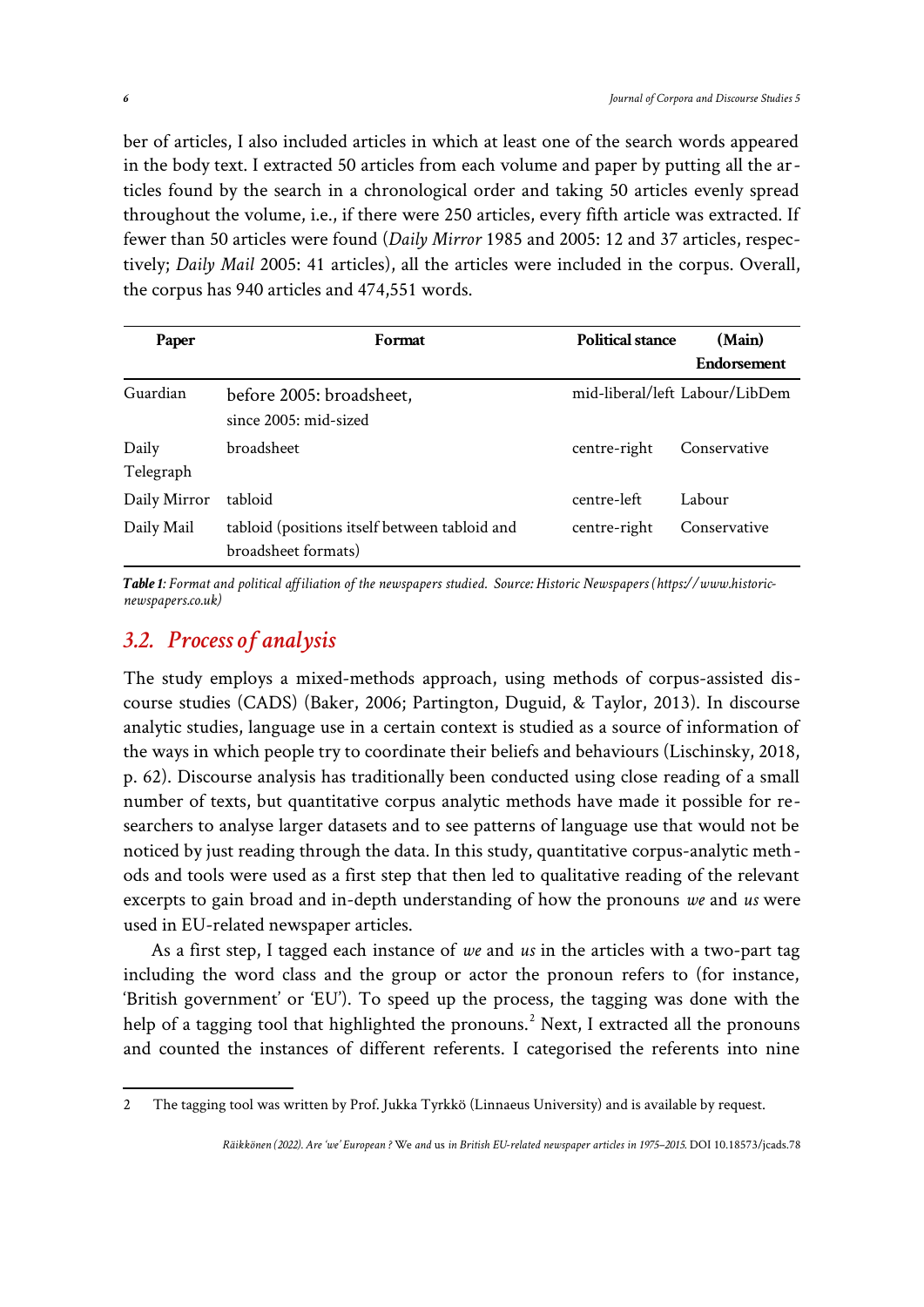groups which are presented in Table 2. In this study, however, I only concentrate on the use of the pronouns referring to Britain or the EU, and thus the rest of the referent groups are not discussed further in this paper.

| Referent group | <b>Definition</b>                                                                                         | Example                                                                                                                                                                                                                                                        | %              |
|----------------|-----------------------------------------------------------------------------------------------------------|----------------------------------------------------------------------------------------------------------------------------------------------------------------------------------------------------------------------------------------------------------------|----------------|
| <b>Britain</b> | country and British people                                                                                | If we come out, and don't have to subsidise the<br>EU or be bound by EU human rights, then good<br>— but [--] (Mail, 22 May 2015)                                                                                                                              | 42             |
| group          | the other referent groups and<br>are not relevant for the further (Telegraph, 24 August 2015)<br>analysis | groups of people and political $\quad$ The Macedonian police told $\mathbf{u}s$ , "Welcome to<br>actors that do not fit into any of Macedonia; trains and buses are waiting for you",<br>said Abdullah Bilal, 41, from Aleppo in Syria.                        | 21             |
| EU             | the member countries<br>together                                                                          | EU or Europe as one actor or For more than 40 years we have assured<br>Turkey that it will belong to our European<br>community. (Guardian, 6 October 2005)                                                                                                     | 12             |
|                | smaller political groupings                                                                               | British politicians Government, political parties or 'I do not believe $we$ would have been acting in the<br>interests of the country to pass up that opportunity,'<br>he said.(Guardian, 26 June 1985);                                                       | 8              |
|                |                                                                                                           | '[--] showing people, including those who didn't<br>vote for us last time, that we are on their side too.'<br>(Mail, 3 October 2015)                                                                                                                           |                |
| generic        |                                                                                                           | people in general or the referent M. Rey writes as if the EEC were a political and an<br>cannot be defined in more detail economic entity, when $we$ all know that it is not.<br>(Telegraph, 4 November 1975)                                                  | 5              |
| EU group       | a group of EU members states                                                                              | Poland, Hungary, the Czech Republic and Slovakia<br>said: 'We will not support solutions which<br>discriminate or limit free movement.' (Mirror, 18<br>December 2015)                                                                                          | $\overline{4}$ |
| EU leaders     | heads of EU members states,                                                                               | The commission is here for five years to do its job<br>ministers of EU members states, and we did it with vision, responsibility and<br>MEPs, European Commission commitment. Because what is driving us is not to be<br>re-elected. (Mail, 29 September 2015) | 3              |
| non-EU         | of the EU                                                                                                 | countries that are not members 'We [Switzerland] never joined the union, and we<br>haven't yet decided anything completely<br>irrevocable, 'he said. (Guardian, 11 November<br>2015)                                                                           | 2              |
| paper          | the newspaper in which the<br>article is published                                                        | Yesterday we revealed how empty baked bean tins<br>are recycled to help make Mini Coopers. (Mirror,<br>29 November 2005)                                                                                                                                       | 2              |
|                | * Proportion of the pronouns we and us referring to this group                                            |                                                                                                                                                                                                                                                                |                |

*Table 2: Referent groups of* we *and* us *in the newspaper data*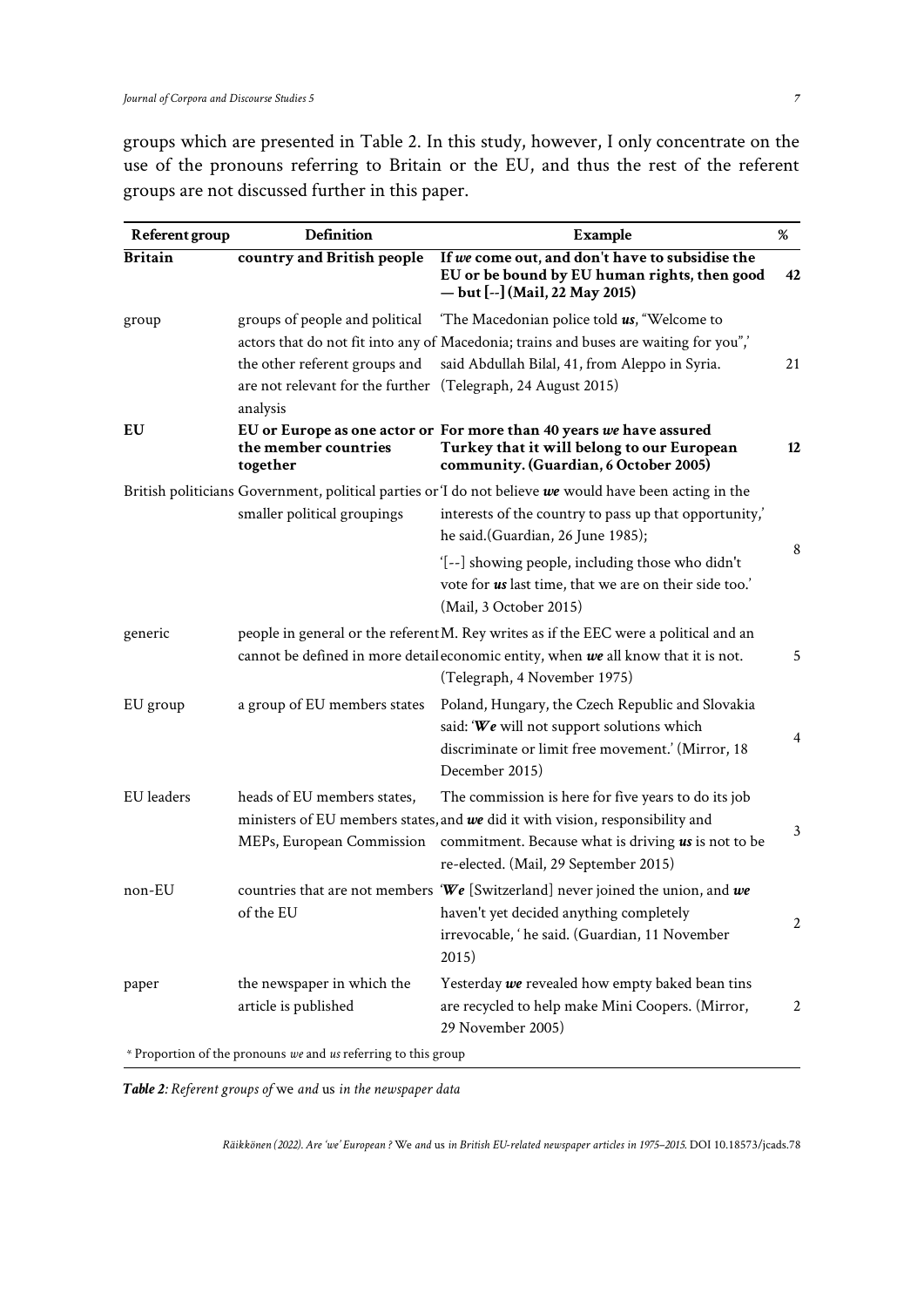In addition to looking at the numbers of the pronouns referring to Britain and the EU in different papers and volumes, I also took a closer look at the immediate textual context of the pronouns by reading through the concordances of the pronouns, which list the occurrences of the search word (the pronouns) with the text surrounding it. I also examined word lists generated from the titles of the articles to see which EU-related topics tend to be reported from the national point of view —using *we* and *us* to refer to Britain — and which from the European point of view, in which case the pronouns refer to the EU or Europe. The concordances and word lists were extracted using AntConc (Version 3.5.8; Anthony, 2019).

The results of the analysis are reported in the next section.

#### **4.** *We* **and** *us* **in EU-related newspaper articles**

In this section, I first give an overview of the quantitative analysis of the use of the pronouns, which is followed by a more detailed analysis of the contexts in which *we* or *us* referring to Britain or the EU occur.

#### *4.1. Overview*

The overall frequencies of *we* and *us* in the whole corpus are 0.38 and 0.07 instances per 100 words, respectively. An ANOVA test showed that the observed differences in the frequencies of the pronouns between the studied years were statistically significant (df=4,  $F=11.03$  $F=11.03$ ,  $p=***$ ).<sup>3</sup> The combined frequency of *we* and *us* (henceforth: 1PP) is at its highest in 2015 and at its lowest in 1985 (0.54 and 0.24 per 100 words, respectively) (Figure 1, p. 9). Furthermore, the observed differences in the frequency of 1PP between the papers were also statistically significant (df=3, F=15.97, p=\*\*\*). *Mirror* has the highest frequency of 1PP, while in *Telegraph* the frequency is at its lowest (0.64 and 0.34 per 100 words, respectively) (Figure 2, p. 9). For the statistical significances and effect sizes of the post hoc analyses using Student's t-test and Bonferroni-corrected p-values, see Appendices A and B.

Overall, 505 of the 940 articles (54%) contain at least one instance of 1PP, and almost half of the articles (435) do not contain 1PP at all ('no pronouns' in Figure 3, p. 9), which means that the pronouns are not evenly distributed across the data. There are 215 articles in which there is at least one pronoun referring to Britain and none referring to the EU ('1PP/Britain') and 80 articles including at least one pronoun referring to the EU and none referring to Britain ('1PP/EU'). In 21 articles there are 1PP referring to both Britain and the EU ('mixed'), and in 189 articles, there are instances of 1PP, but they do not refer to either Britain or the EU ('other pronouns').

<span id="page-7-0"></span><sup>3</sup> ANOVA stands for Analysis of Variance, and it is a statistical technique for analysing the differences of means across the levels of a categorical predictor variable.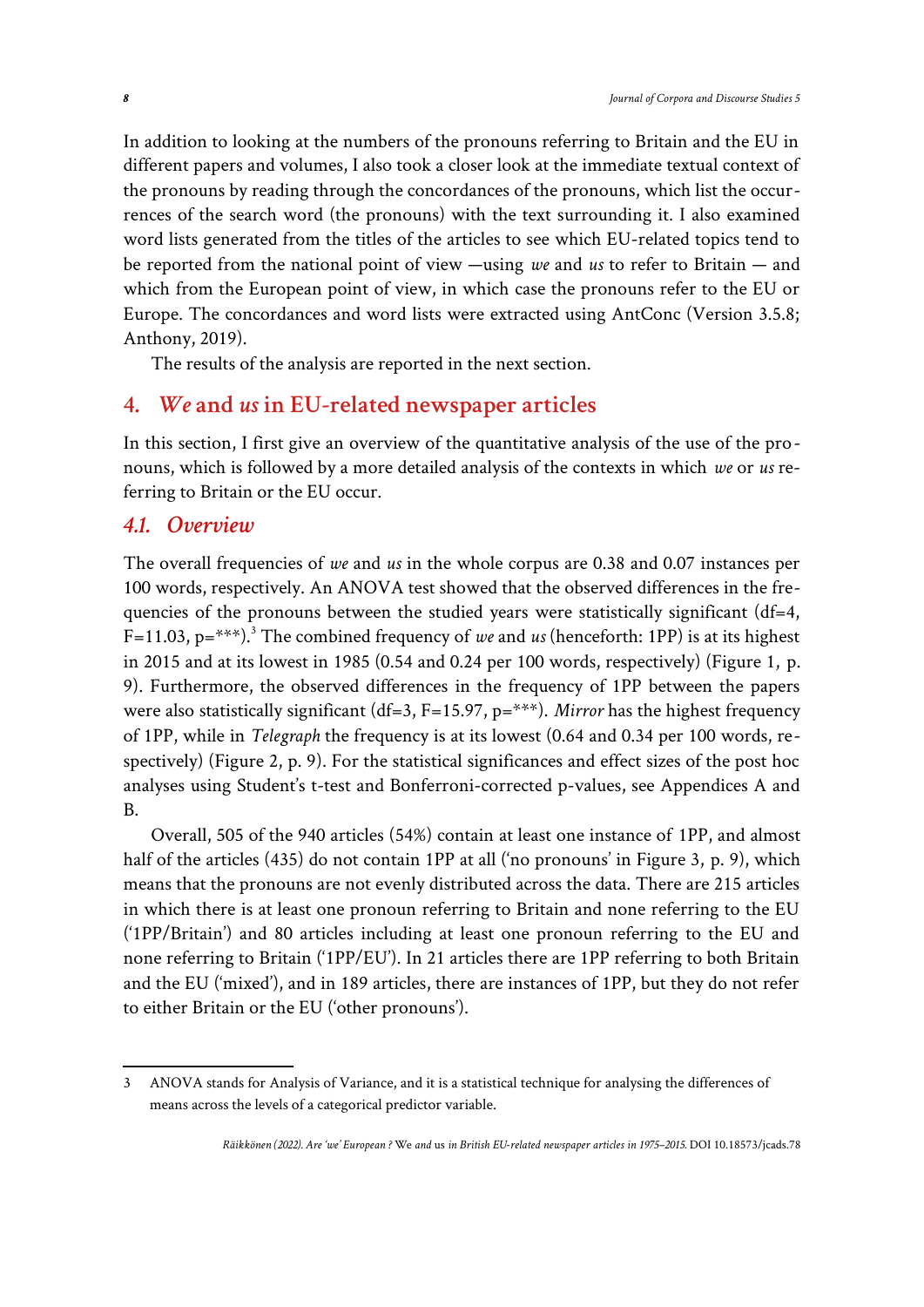

*Figure 1: Box plot of the frequencies of 1PP in the studied volumes. The centre line in each box represents the median frequency of the pronouns and the line connecting the boxes represents the mean of each year. The black dots represent individual articles and the frequency of the pronouns in them*



*Figure 2: Box plot of the frequencies of 1PP in each paper. The centre line in each box represents the median frequency of the pronouns and the line connecting the boxes represents the mean. The black dots represent individual articles and the frequency of the pronouns in them*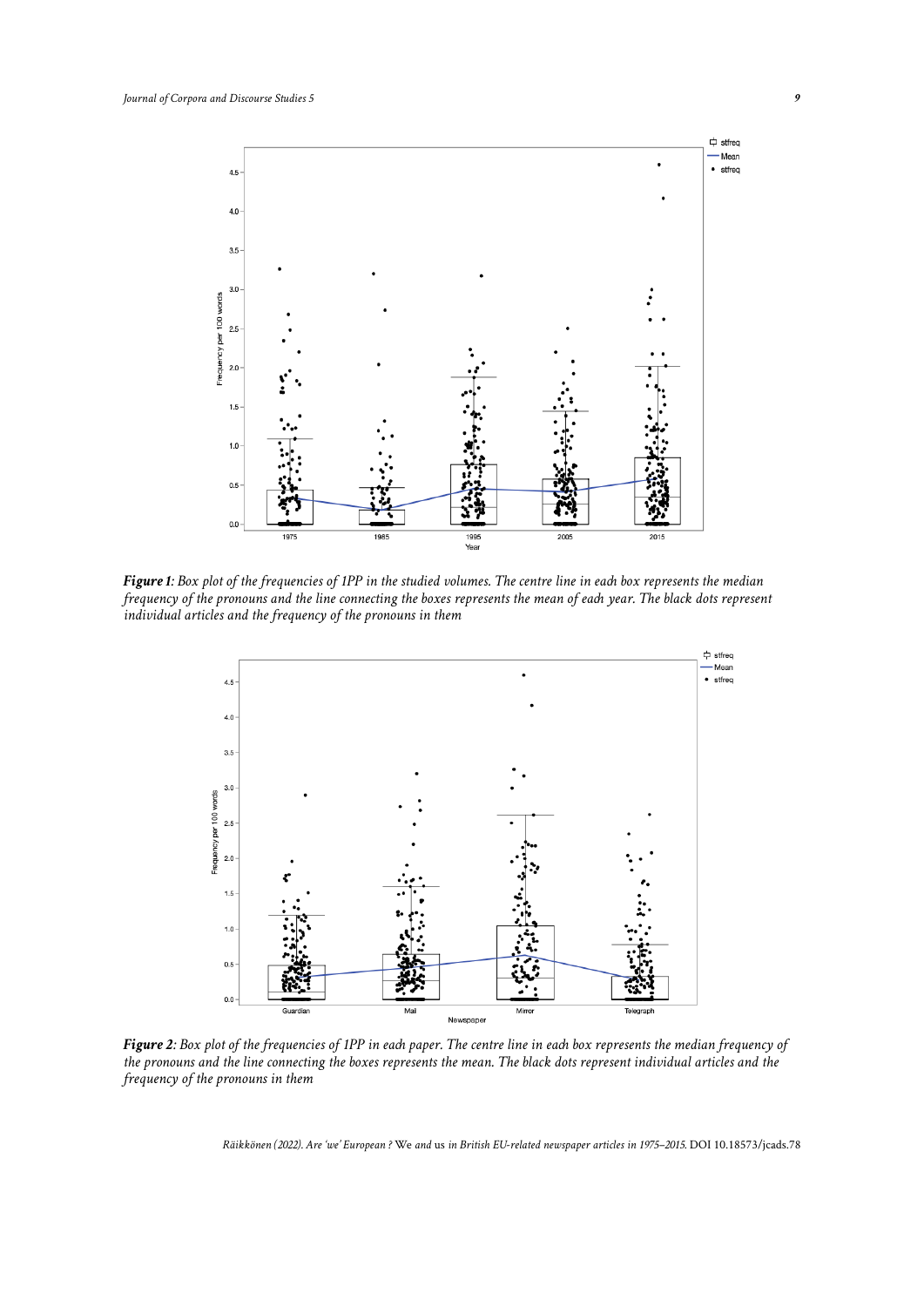

*Figure 3: Articles categorised by what the 1PP occurring in them refer to*

In my data, 1PP refer clearly more frequently to Britain (42%) than to the EU (12%, see Table 2), which is not surprising as the data consist of national newspapers. Figure 4 (p. 11) shows the frequencies of 1PP referring to either the EU (in blue) or Britain (in red) in each studied year and paper. *Mail* has the highest overall frequency of 1PP referring to Britain (henceforth: 1PP/Britain), whereas in the *Guardian* the overall frequency of 1PP/ Britain is at its lowest. This suggests that the national perspective has been less used in EU-related articles published in the *Guardian* than in the other papers, while in *Mail* the national perspective seems to be more prominent than in the other papers. Finally, the frequency of 1PP referring to the EU (henceforth: 1PP/EU) is higher in the left-wing papers than in the right-wing papers in 2005 and 2015. This suggests that the division be-tween the papers in support of the EU and those against it grew in the 2000s and 2010s.<sup>[4](#page-9-0)</sup>

I also looked at the proportions of 1PP/EU and 1PP/Britain in quoted and nonquoted text in each paper. By quoted text, I mean instances where journalists have quoted someone else's speech or writing and put it inside quotation marks. Thus, reported speech is here considered as non-quoted text. Figure 5 (p. 12) shows the overall proportions of 1PP/EU and 1PP/Britain in quoted and non-quoted text in each paper. We can see that most of the instances of 1PP/EU occur in quotations — especially in *Telegraph*,

<span id="page-9-0"></span><sup>4</sup> In 1985, there seems to be a peak in the frequency of 1PP/EU in *Mirror*, but there are only 12 articles from *Mirror* from that year and only 3 instances of 1PP/EU, for which reason that peak should not be given too much weight.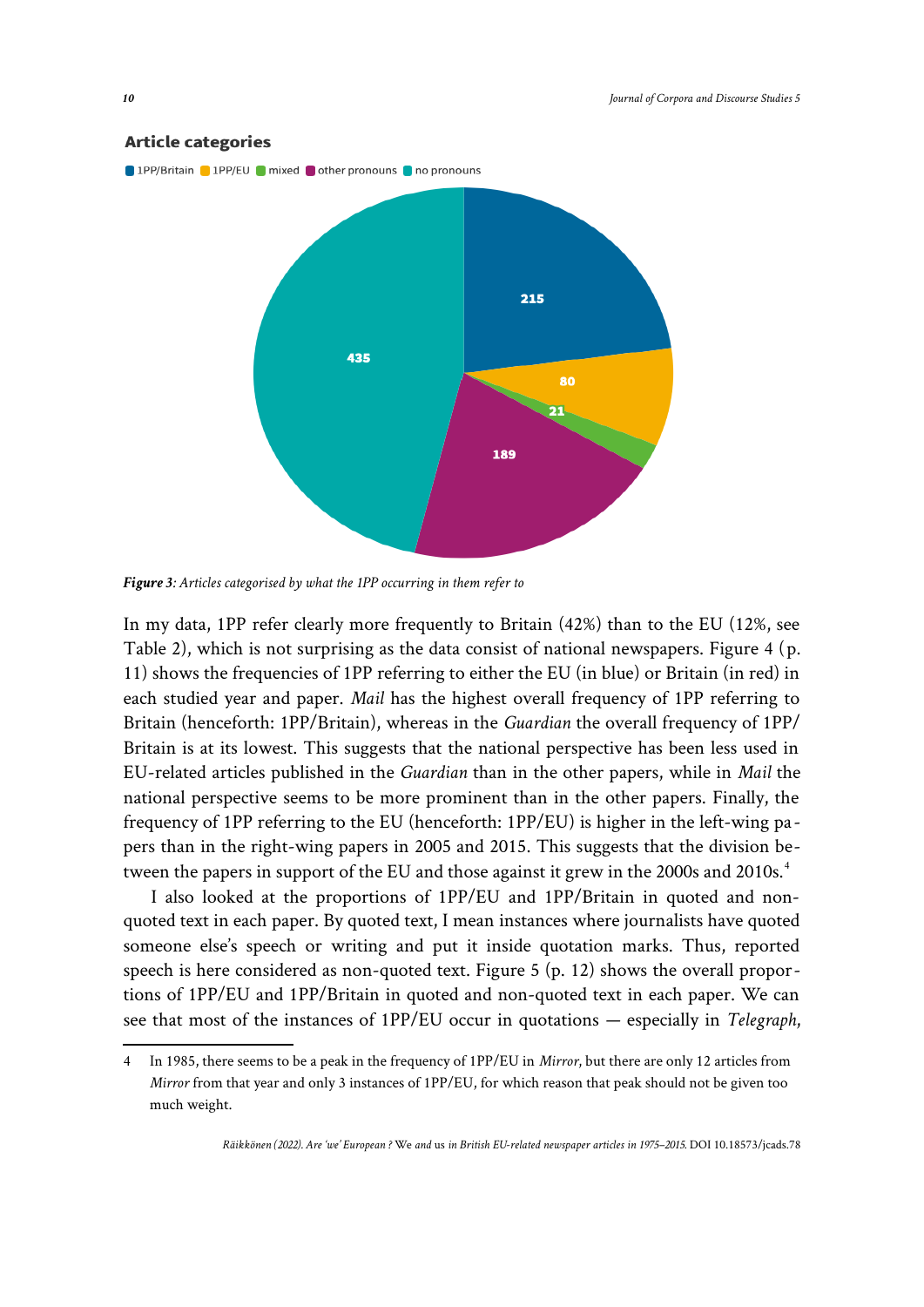where 92% of 1PP/EU occur in quotations. Thus, more commonly the papers or the journalists have not themselves took the European perspective but have quoted people who have spoken as representatives of the EU, such as British ministers or politicians in other European countries. Only in the *Guardian* most of the 1PP/Britain occur in quotations, while most of the 1PP/EU do not.



*Figure 4: Frequencies of 1PP referring to the EU and Britain*

In the next two sections, I discuss the use of 1PP/Britain and 1PP/EU in more detail, focusing on the topics of the articles as well as the immediate textual context in which the pronouns occur.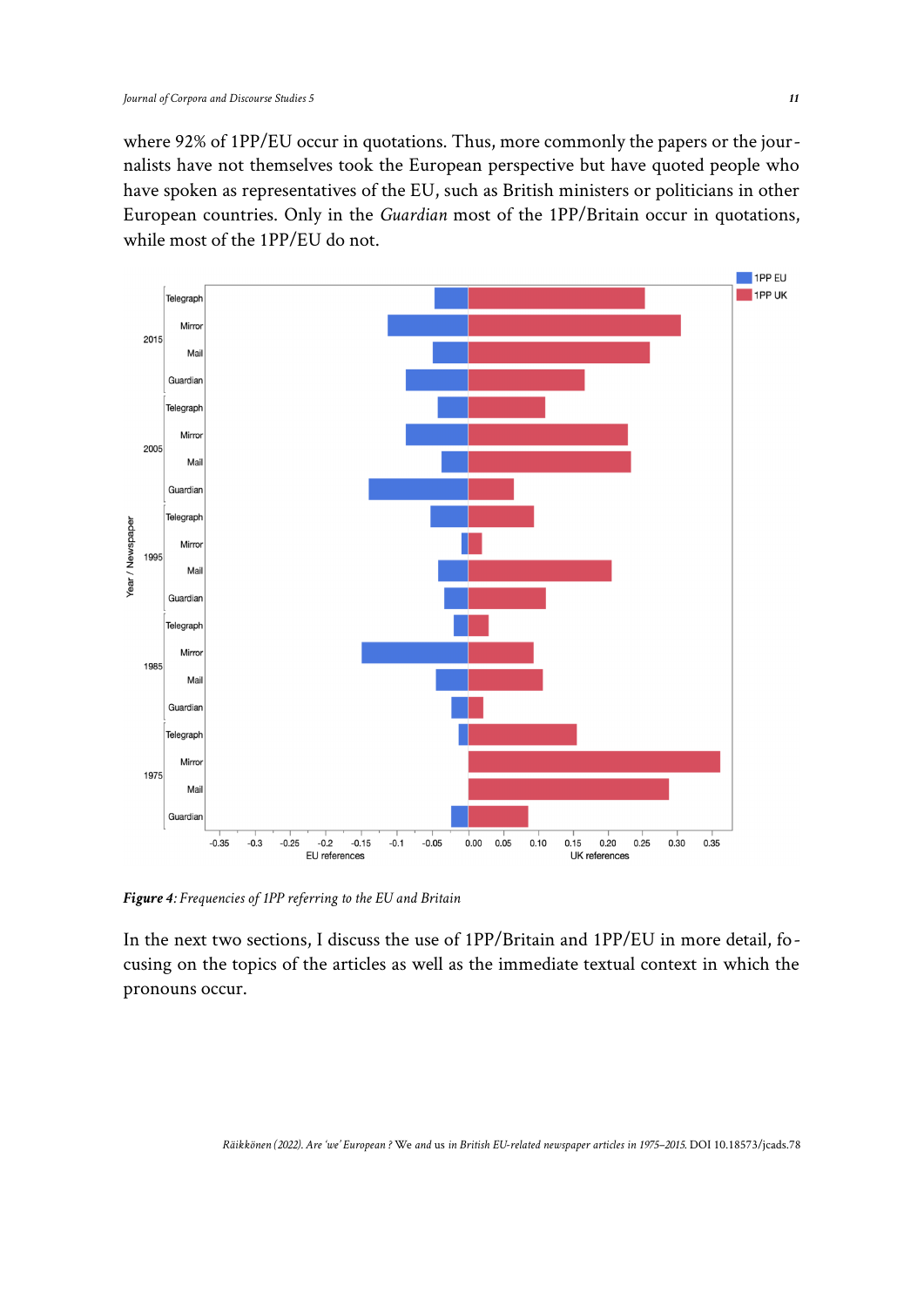

#### Proportions of the 1PP/EU and 1PP/Britain in quoted and non-quoted text

*Figure 5: Proportions of the 1PP/EU and 1PP/Britain in quoted and non-quoted text in each newspaper*

#### *4.2.* **We** *and* **us** *referring to Britain*

To get a general picture of which EU-related topics are typically reported from the national perspective, I examined the most frequent lexical words occurring in the titles of the articles in which 1PP/Britain are used (Table 3). The list suggests that many of the instances of *we* and *us* referring to Britain occur in articles discussing the membership of the European Community/Union and the referenda on the membership. The words *vote*, *referendum*, *campaign* and *stay* refer to the discussion on the membership. Even though referendum on the membership was a topical issue especially in 1975 and 2015, the pros and the cons of the membership are discussed in each of the studied volumes. Other recurring topics in these articles, based on the wordlist, are the Greek government-debt crisis, migration, Constitutional Treaty, single currency, and trade.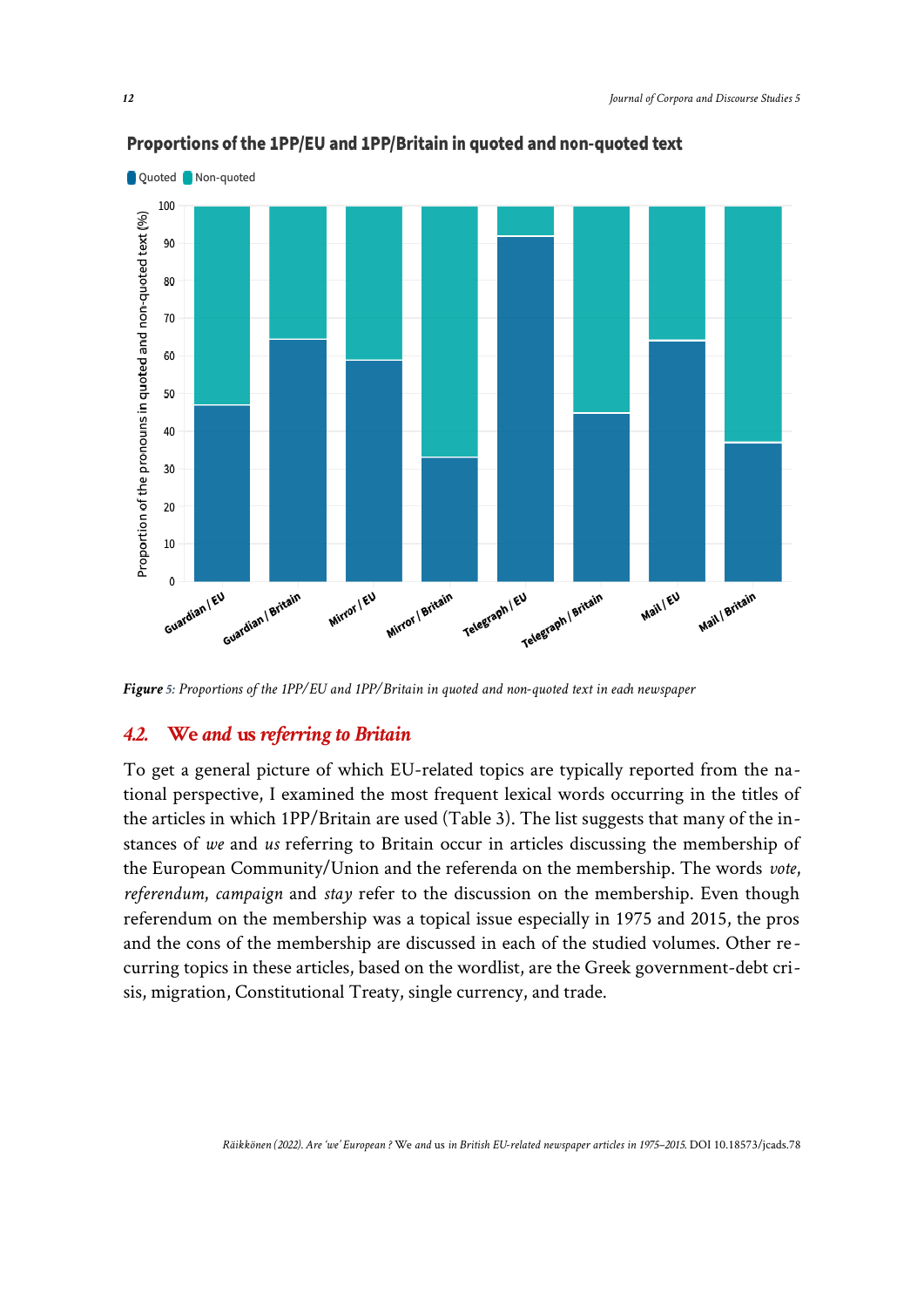| Frequency | Word       | Frequency      | Word         |
|-----------|------------|----------------|--------------|
| 88        | eu         | 8              | warns        |
| 60        | europe     | $\overline{7}$ | campaign     |
| 37        | britain    | $\overline{7}$ | comment      |
| $22\,$    | eec        | $\overline{7}$ | stay         |
| 22        | euro       | 6              | crisis       |
| 22        | vote       | 6              | greece       |
| 17        | says       | 6              | migrants     |
| 16        | market     | 6              | mirror       |
| 14        | pm         | 6              | new          |
| 13        | brussels   | 6              | voice        |
| 13        | european   | 5              | battle       |
| 12        | referendum | 5              | cam          |
| 10        | labour     | 5              | common       |
| 9         | cameron    | 5              | constitution |
| 9         | minister   | $\mathbf{5}$   | currency     |
| 8         | blair      | 5              | david        |
| 8         | british    | 5              | prime        |
| $\,8\,$   | ministers  | 5              | right        |
| $\,8\,$   | tory       | 5              | tories       |
| 8         | uk         | $\mathbf{5}$   | trade        |
| 8         | union      |                |              |

*Table 3: The most frequent lexical words in the titles of the articles including 1PP/Britain*

In 1975, the 1PP/Britain mainly occur in contexts where the membership is discussed from the perspective of how leaving would affect Britain's role in the world. The Labour party arranged a referendum on the membership of the European Economic Community in June 1975, in which the people voted to stay in the Community. The referendum and the pros and the cons of the membership are the main topics in each of the newspapers studied. In general, British media supported staying in the Community (Daddow, 2012, p. 1222) and this can also be seen in my data. In *Mail*, the focus seems to be on the risks of leaving and the Community is represented as giving Britain a significant international role. In Excerpt 1, Margaret Thatcher is quoted saying that the Community is an essential trading base for Britain and that leaving would put the country's economic strength at risk.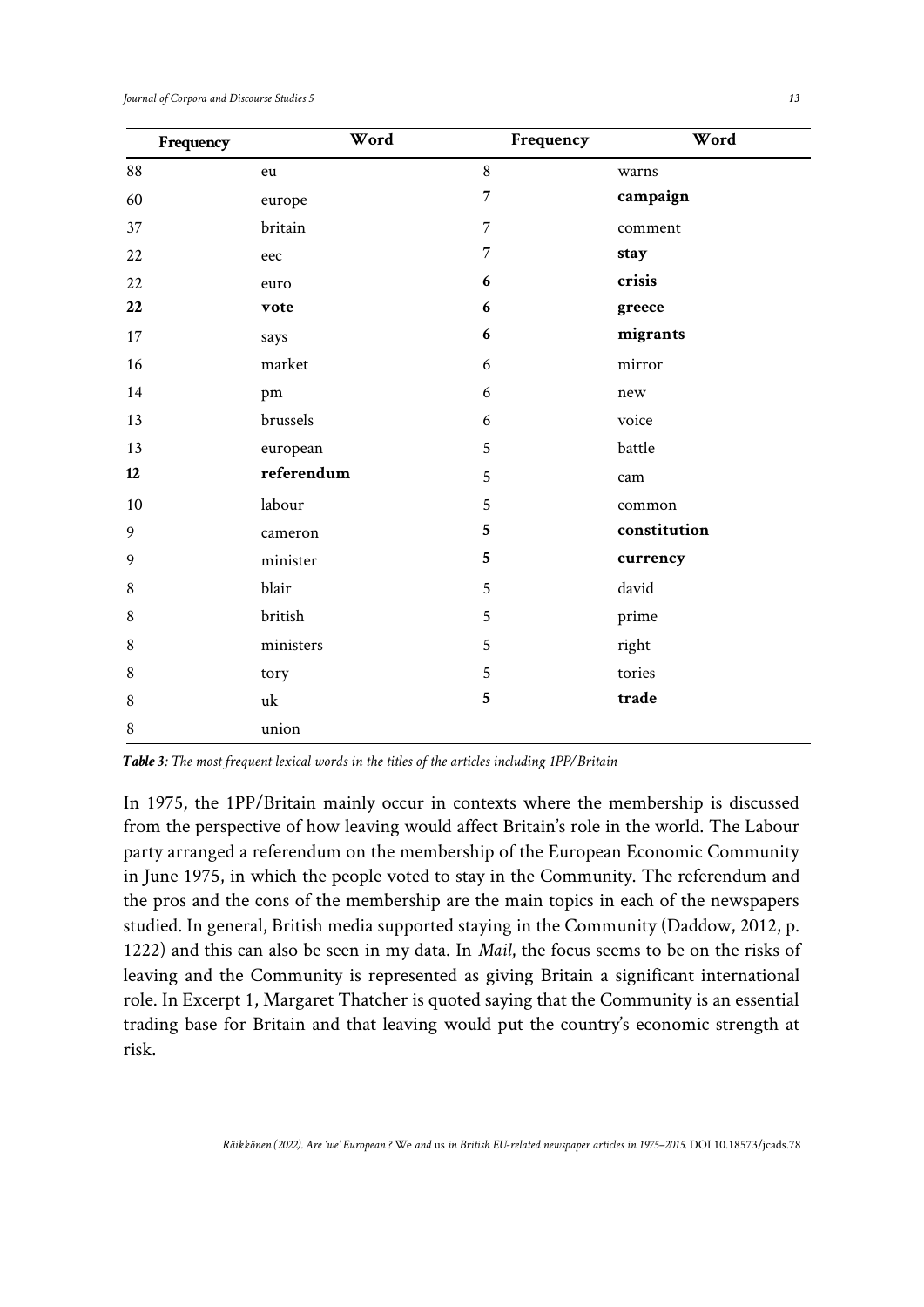(1) 'What alternative trading base would there be for *us* if *we* pulled out? How would *we* ever regain our economic strength?' (Mail, 1975-03-08; emphases in the examples are mine)

The year 1985 in my data is the one with the lowest frequency of 1PP/Britain in each of the newspapers studied. In that volume, there are no major EC-related news that would be covered in each paper, but instead the articles cover a variety of different topics, such as surplus food in the EC and whether some of it could be sent to Africa, wages of civil servants in the Community, food prices, new controls or regulations in the EC and unemployment. Overall, there are 35 instances of 1PP/Britain and they occur in 10 articles alone. Perhaps the fact that there are no major EC-related debates in the articles is the reason for a such a low number of 1PP compared to the other studied years.

By 1995, the EU has gained more newsworthiness. The articles where 1PP/Britain occur deal with some EU-wide topics such as enlargement, the single currency, Maastricht Treaty and fishing, and the articles seem to focus more on Britain's future in the EU than earlier. Fishing has been a significant EU-related issue in Britain, because after Britain joined the EEC, it could no longer control its territorial waters or set its own fishing quotas. In *Telegraph*, over half of the 1PP/Britain in 1995 occur in two articles alone, both dealing with fishing. The first, written by Boris Johnson, deals with the Common Fisheries Policy in the EU and the Spanish fishermen coming to the British waters 'in search of a tasty British catch' (1995-01-23). The second article is a letter to the editor discussing the Turbot War between Spain and Canada, in which Britain remained neutral, while other EU countries supported Spain. In both these articles, Britain is contrasted with the rest of the EU and even seen as being in opposition to them. In the letter to the editor, the writer praises Britain for acting the way it did but expresses concern over how Britain's actions are seen in the EU (Excerpt 2).

(2) Yet, given the Government's inability to decide — or at least communicate — exactly where *we* stand on Europe, and the questions hanging over our readiness to participate in the future, it can hardly be surprising that many of those partners see our dithering as yet another demonstration of Albion's perfidy.<sup>[5](#page-13-0)</sup> (Telegraph, 1995-04-18)

In *Mail* in 1995, many of the 1PP/Britain occur in contexts where the paper points out that Britain could decide to leave the EU or at least opt out of some of the agreements, if more power or money is given to the EU. In Excerpt 3, the reporter, using 'Europe' when talking about the EU, criticises the view that Britain could not survive outside the EU and that it would be powerless without the membership.

(3) Outside Europe, *we* are brusquely reminded, *we* have no chance unless *we* act in conformity with an integrated community. (Mail, 1995-03-01)

<span id="page-13-0"></span><sup>5</sup> *Perfidious Albion* refers to England or Britain considered as treacherous in international affairs, in a rendering of the French phrase *la perfide Albion* (The Oxford Dictionary of Phrase and Fable, 2<sup>nd</sup> ed).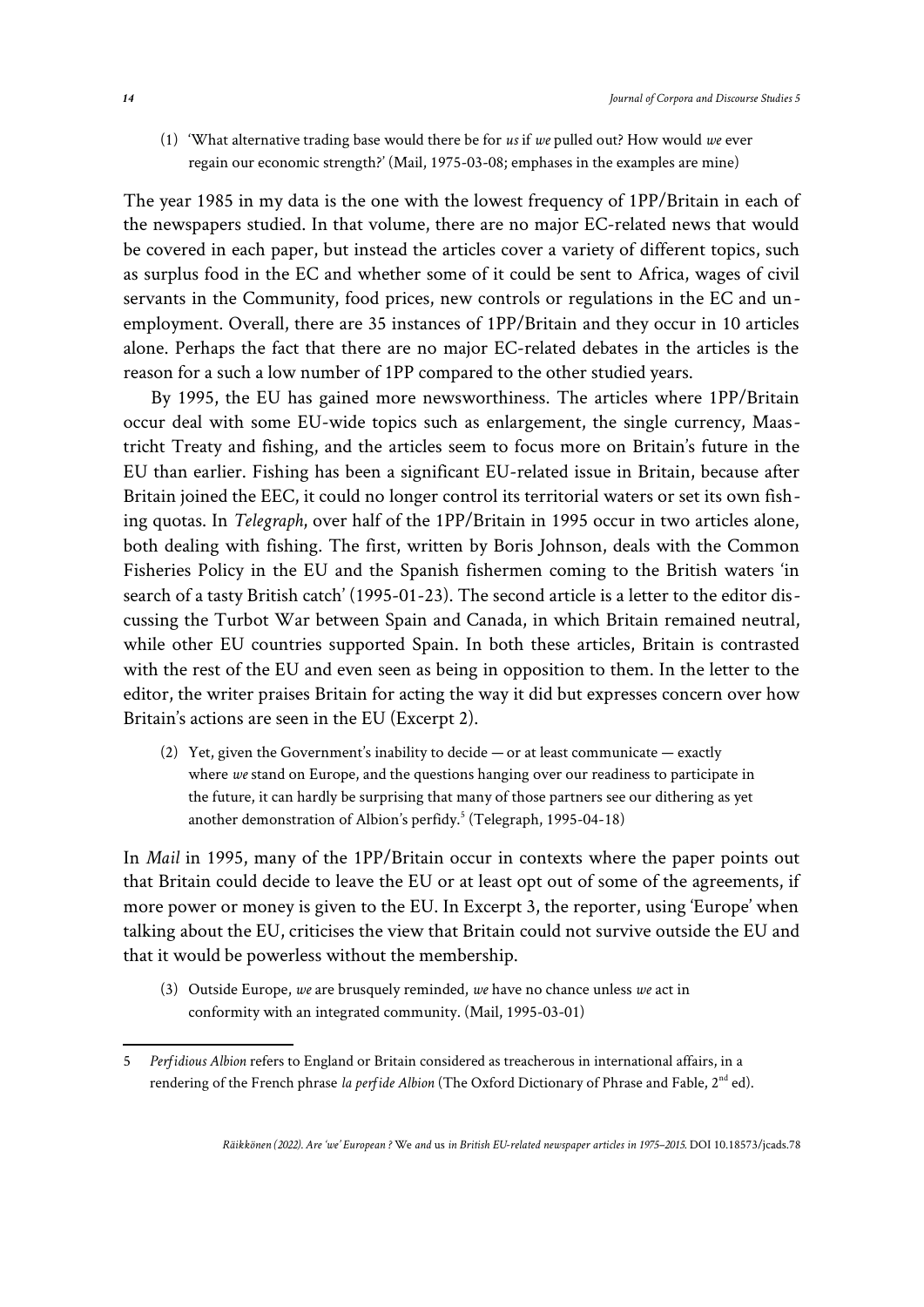In the *Guardian* in 1995, the pronouns occur in articles bringing out how Britain is seen by other EU members. In these contexts, Britain is described as a reluctant member that does not want to contribute to the EU. However, politicians are quoted saying that they would want Britain to at least appear to be more involved in the EU. In Excerpt 4, Robin Cook, the Shadow Foreign Secretary, is quoted saying that there is a danger that Britain seems reluctant to be a member of the EU.

(4) There is no real danger that *we* are going to come out. The real danger is that *we* are going to stay in while sounding as if *we* wish *we* were out. (Guardian, 1995-03-30)

In 2005, there are articles dealing with large EU-wide topics, such as the Treaty Establishing a Constitution for Europe (aka Constitutional Treaty) and Turkey's potential accession to the EU, and topics especially important for Britain, such as Britain's rebate from the EU (which some EU countries demanded should be abolished) and the Presidency of the Council of the European Union, which Britain held from July till December.

Almost one-third of the 1PP/Britain in 2005 in *Mirror* (11 out of 37) occur in an article discussing the Constitutional Treaty in which myths regarding the consequences of signing the treaty are debunked. However, if we only look at the first lines of the article, the message seems to be that the treaty would be fatal for Britain (Excerpt 5):

(5) IF the UK signs up to the new EU treaty, it will be the end of this country as *we* know it. Gone will be the Queen. Instead *we* will be citizens of a United States of Europe, ruled over by a President whose face will be unrecognisable.

Our taxes will be set by unelected bureaucrats in Brussels who would also control our oil. Our military forces will become part of a Euro army and *we* will lose control of our borders, letting other countries run our immigration policy. (Mirror, 2005-01-27)

A few lines later, it is stated that 'The trouble is that every one of those "facts" is untrue'. Yet, the use of national *we* makes the possibility of losing control seem more personal, as it creates a feeling that 'we', the British, should guard against this power grab by the EU.

In most of the instances of 1PP/Britain in *Mail* in 2005, the EU or Europe is criticised, or Britain is said to have lost power to the EU. In these excerpts, Britain is given a passive role and described as 'easily steamrolled' to surrender more power to the EU (Excerpt 6) and 'chained' to the bedside of sick Europe (Excerpt 7). In Excerpt 7, Britain is said to be a 'European power' by geography, but still Europe is represented as being separate from Britain; Britain is 'chained to the bedside' and is thus standing by when Europe, Britain excluded, struggles.

(6) In other words, even if Britain disagrees with a policy, *we* are easily steamrolled by the leviathan Euro-juggernaut. (Mail, 2005-01-26)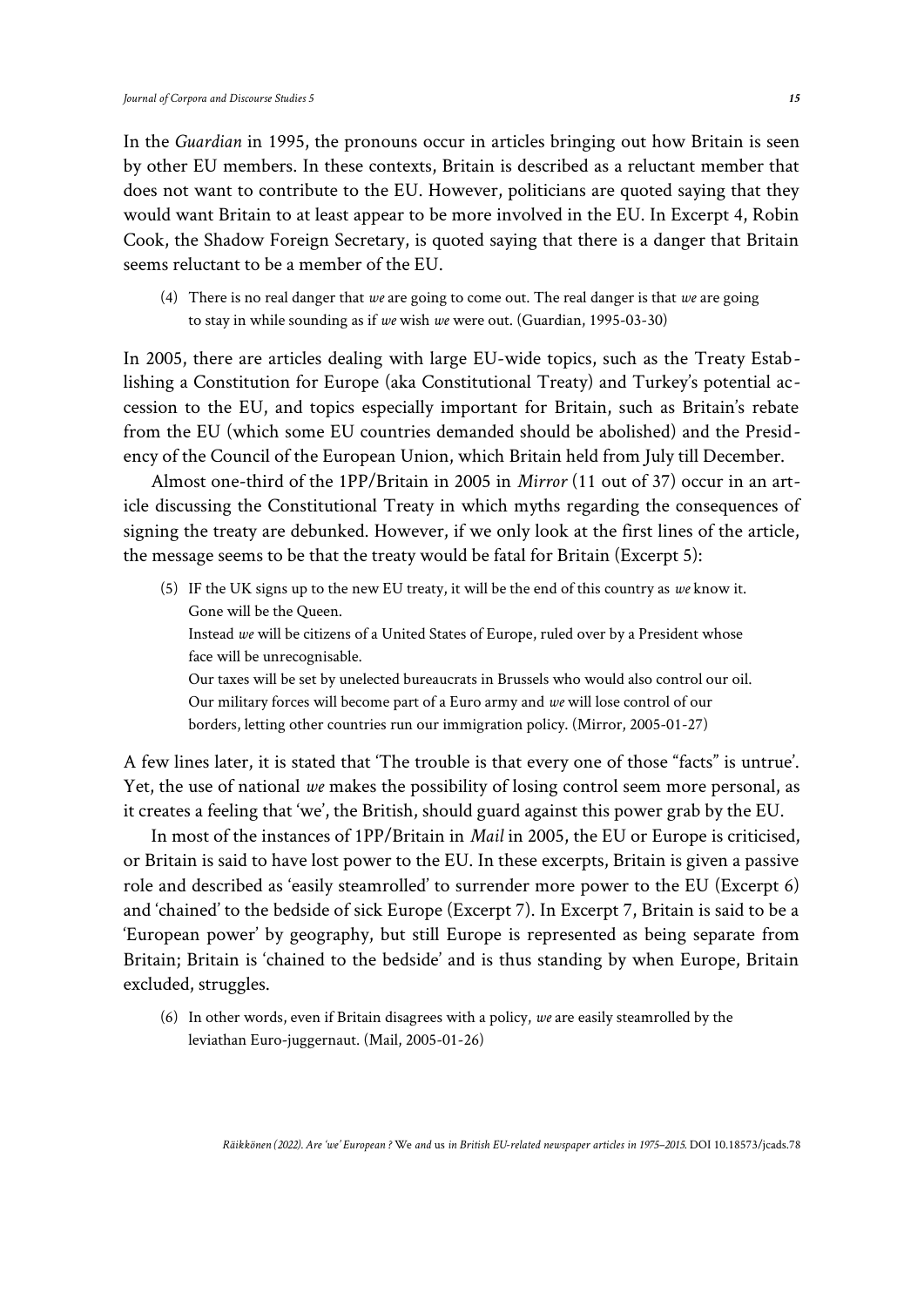(7) Britain is a European power by virtue of geography. When Europe is sick, *we* suffer. In terms of international economic competitiveness, Europe is sick and *we* are chained to the bedside. (Mail, 2005-05-15)

In 2015, the main topic is the referendum, and most of the articles where 1PP/Britain occur focus on how the membership affects the daily lives of the British people and whether the membership 'weakens' or 'strengthens' Britain's borders. The *Guardian* and *Mail*, in particular, use a great deal of 1PP in articles supporting either staying in or leaving the EU. In *Mail*, 23 of the 97 instances of 1PP/Britain occur in two articles alone, both making the case for leaving the EU. In contrast, in the *Guardian*, 29 of the 85 instances of 1PP/Britain occur in an article arguing against the claims that leaving the EU would strengthen Britain's borders. Interestingly, the article in the *Guardian* represents Britain as different and separate from the rest in the EU, while expressing support for the membership. In Excerpt 8 from that article, it is emphasized that Britain still has 'control of [its] borders', which those that have signed the Schengen agreement do not.

(8) For a start, *we* never gave up control of our borders in the first place. *We* didn't sign the Schengen agreement, which removed border controls between 22 EU countries and four other non-EU countries. (Guardian, 2015-09-23)

*Telegraph*, as well, represents Britain as 'different' in the EU, and as better than those that belong to the eurozone. In Excerpt 9, the writer reformulates the common metaphor in which Britain is described as shackled to the bedside of 'sick eurozone' (see also Excerpt 7) by describing eurozone as the 'patient' and Britain as its 'neighbour'. Thus, Britain cannot just leave eurozone be  $-$  because Britain is geographically so close to it  $-$  but Britain should try to help it.

 (9) The eurozone is sick but not dead. And *we*'re not shackled to the patient; *we*'re its neighbour. *We* can't weigh anchor and float off into the mid-Atlantic. (Telegraph, 2015- 02-17)

The analysis of the use of 1PP/Britain suggests that *we* and *us* tend to refer to Britain in contexts where the membership or Britain's role in the Union is somehow evaluated. These instances are rarely neutral, but express opinions either for or against the membership.

#### *4.3.* **We** *and* **us** *referring to the EU*

Many of the articles in which 1PP/EU occur seem to focus on issues that have been seen as problems in British newspapers. In the wordlist of the titles presented in Table 4, there are words such as *crisis*, *Greece* + *debt* (Greece government-debt crisis), *climate* and *migrants*. These issues have been seen as common European issues, which means that 'we' the EU — should have a common response to them. Many of the articles also deal with negotiations at EU-level (*deal*, *debate*, *demands* and *summit*), and in these articles politi-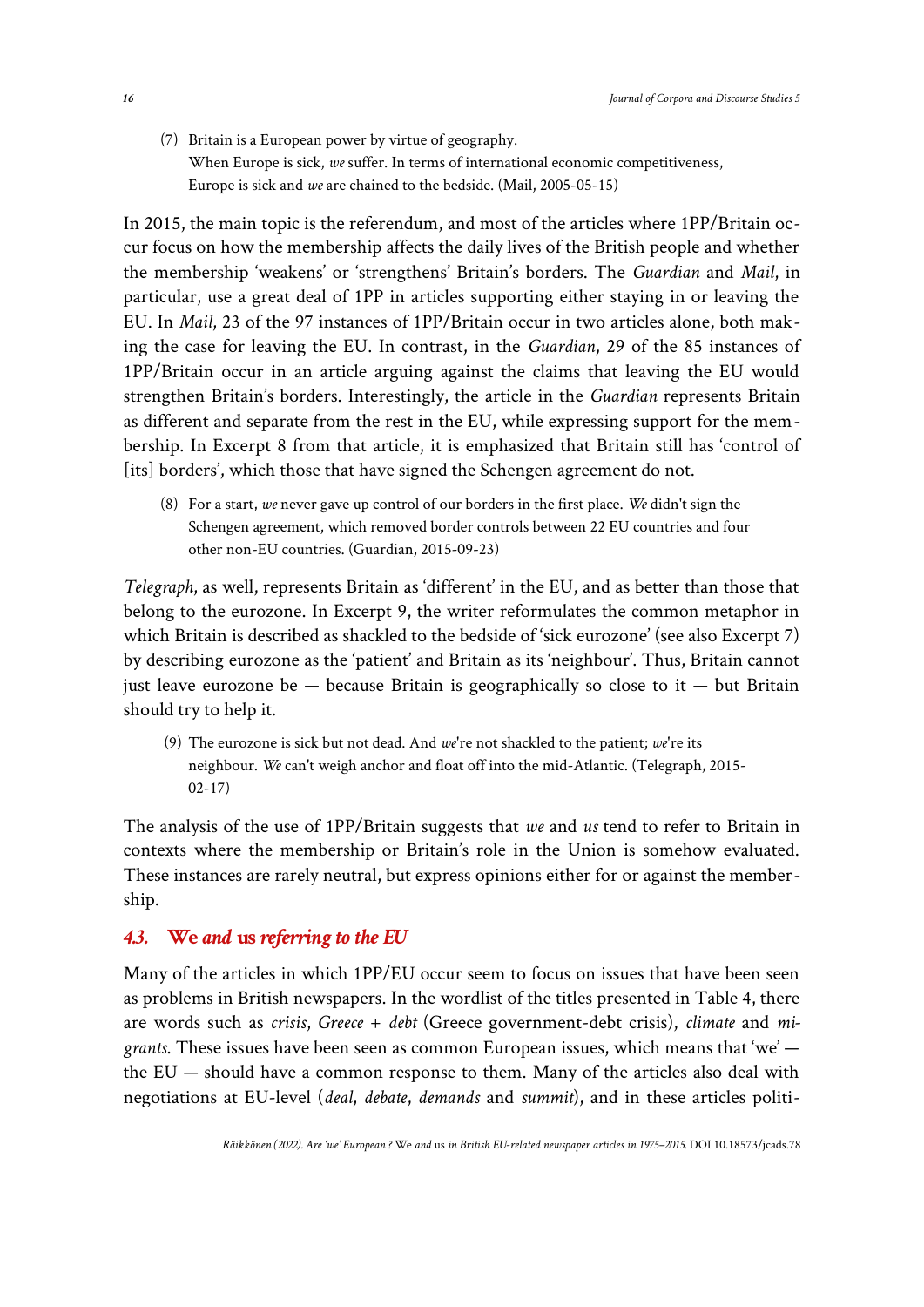| Frequency | Word     | Frequency               | Word     |
|-----------|----------|-------------------------|----------|
| 47        | eu       | 5                       | debate   |
| 33        | europe   | 5                       | euro     |
| 11        | eec      | 5                       | pm       |
| 11        | says     | 4                       | britain  |
| 10        | european | 4                       | brussels |
| $\,8\,$   | blair    | 4                       | climate  |
| $\,8\,$   | new      | 4                       | debt     |
| 6         | crisis   | $\boldsymbol{4}$        | demands  |
| 6         | greece   | $\overline{\mathbf{4}}$ | migrants |
| 5         | chief    | $\overline{\mathbf{4}}$ | summit   |
| 5         | comment  | 4                       | way      |
| 5         | deal     | 4                       | world    |

cians involved in the negotiations usually report back to the public about what 'we' (the EU members together) discussed and decided to do next.

*Table 4: The most frequent lexical words in the titles of the articles including 1PP/EU*

In 1975 there are no instances of 1PP/EU in the tabloids, and only seven instances in the broadsheets — five in the *Guardian* and two in *Telegraph*. In 1975 Britain had only been a member of the EEC for two years, and perhaps the use of 1PP to refer to the Community was either not needed, as the common issues of the EEC were not topical or considered interesting to the public, or perhaps it was easier and more natural to discuss EEC-related issues from the national perspective.

In 1985, there are only 26 instances of 1PP/EU. Of those 26 instances, 20 occur in quoted text, which suggests that the journalists did not themselves choose to use 1PP to refer to the EU. Furthermore, ten instances occur in an article from *Telegraph* quoting Margaret Thatcher's speech to the US Congress about 'Europe's new dawn' (1985-02-21).

In 1995, the raw frequency of 1PP/EU is 36, which is higher than in the earlier years. The pronouns occur in articles about various topics, but the articles about Bosnian war and the single currency stand out. In relation to the Bosnian war, which ended in December 1995, the role of the European co-operation in achieving the peace agreement was discussed in *Telegraph*, as there had been suggestions that it was the US that had done the work while European efforts had been ineffectual. Excerpt 10 shows Klaus Kinkel, the German Foreign Minister, being quoted, speaking for the importance of the European co-operation in securing the peace agreement and emphasizing Europe's active role in the process: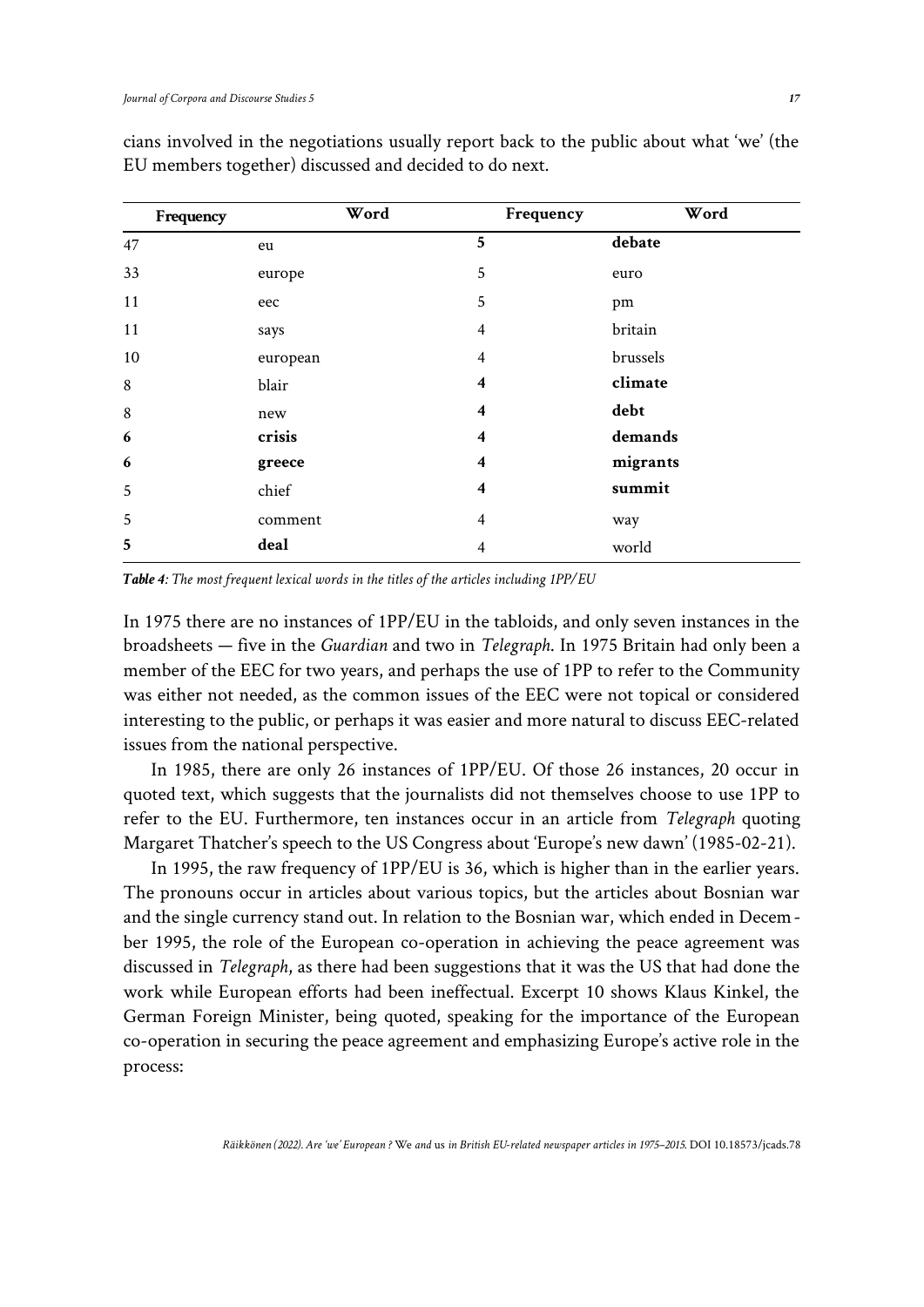(10) 'Suggestions that Europe was overshadowed in the peace process are totally unacceptable. Not only did *we* do an immense amount in working up to this point, but British, French and other European servicemen working with the UN lost their lives in this conflict.' (Telegraph, 1995-11-23)

The *Guardian* also wrote about the war from the point of view of whether Europe still needs the transatlantic alliance now that it has found the 'capacity to act for [itself]' (Excerpt 11).

(11) '*We* have finally found the capacity to act for ourselves — with British, Dutch and French troops and German backing. Mr Clinton has achieved a bizarre thing: an Anglo-French rapprochement.' (Guardian, 1995-06-09)

The overall frequency of 1PP/EU is at its highest in 2005, especially in the *Guardian* (see Figure 4, p. 11). The articles in which 1PP/EU occur deal with Turkey's potential membership of the EU, and with how the EU could compete with the USA and the growing economies in Asia. Also, Britain held the presidency of the Council of the European Union from July till December. In Excerpt 12 from *Telegraph*, Prime Minister Tony Blair is quoted using *we* in reference to the whole Union, as he is now talking as a representative of the EU and has more power over what is on the Council's agenda. Even though the EU's actions are seen as ineffective, the speaker expresses hope that the EU can compete if it is prepared to make some changes.

(12) 'But it is no use *us* to compete in the tough, changing world unless *we* are prepared to make the changes necessary, including not abandoning our social model but updating it and modernising it.' (Telegraph, 2005-07-02)

Even if the EU is included in the ingroup, the evaluation of it can be negative. In Excerpt 13 from the *Guardian*, the writer first says that the EU can be 'modestly' proud of the high ranking of the EU member states in the UN's Human Development Index, but after that describes the European Commission as lacking initiative.

(13) [--] the UN's Human Development Index ranks all 25 of the EU's current member states in the world's top 50, and 12 of them in the top 20. Here's something of which *we* can be modestly proud.

The question is: can *we* sustain it? Unsurprisingly, the commission's paper is much more sharp and specific in analysing the problem than it is in proposing solutions. (Guardian, 2005-10-27).

In 2015, the EU is mostly discussed from the point of view of the referendum. However, many of the articles in which 1PP/EU occur tend to focus on the EU being in 'crisis' due to the Greek government-debt crisis and migrants coming to Europe. In relation to these topics, the focus is on the process of the EU trying to solve the issues, and the EU is seen as acting together or at least it is urged to act together, because these issues require co-op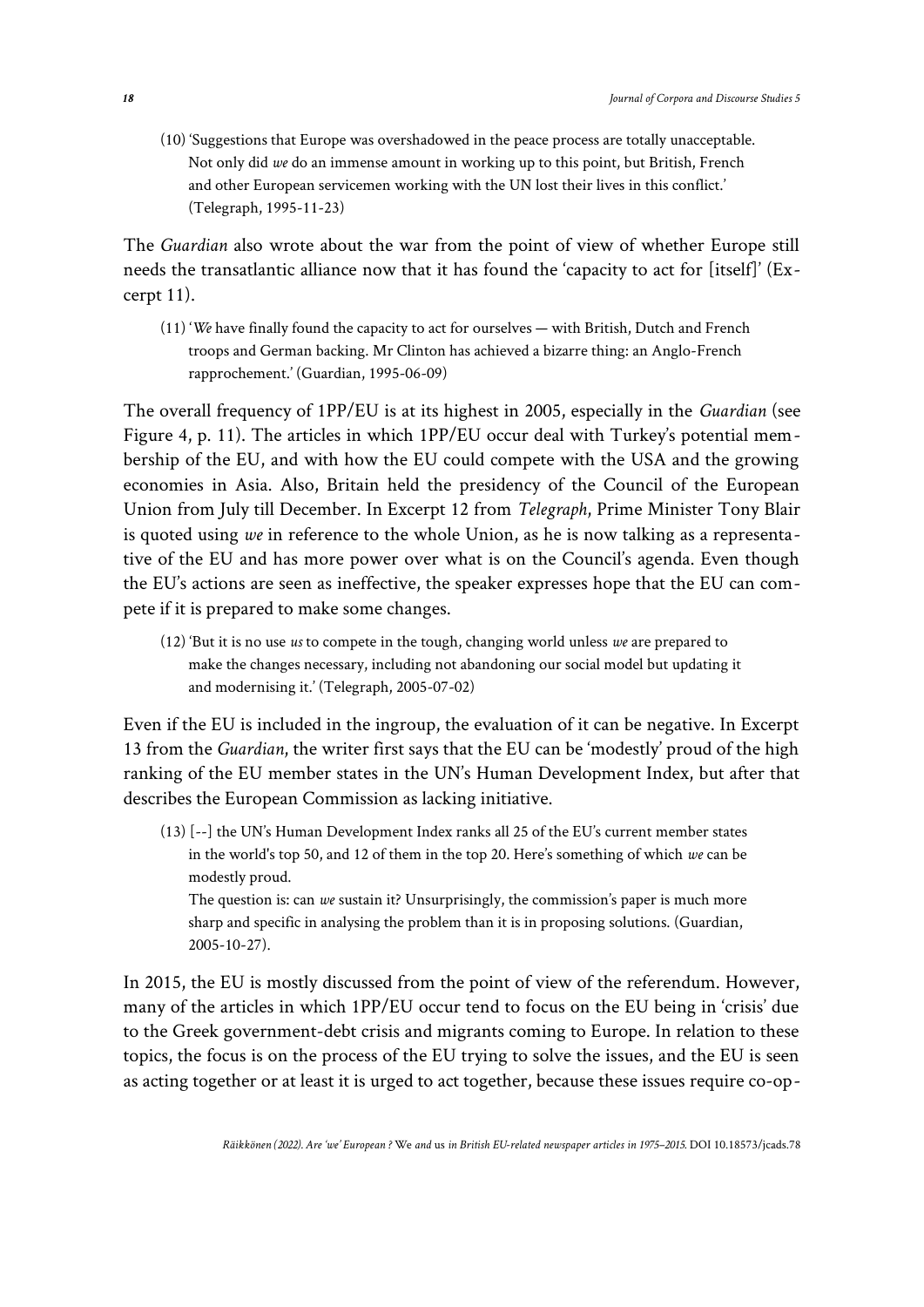eration. In Excerpt 14, the writer expresses hope in relation to the Greek debt crisis and says that the EU has survived even from more severe crises and can survive from this as well. Here, the EU is seen as united and capable of acting together.

(14) From the burning embers of two world wars, *we* have created a single market with free movement of people, goods, services and capital. *We* have preserved peace within the union for over 50 years. (Guardian, 2015-07-03)

In the right-wing papers, half of the instances of 1PP/EU (15 of 29) in 2015 occur in articles discussing migration. While the EU is in these articles also seen as acting together, its ability to act and solve problems is criticized. In Excerpt 15, Theresa May seems to criticize the EU for being slow in making decisions when trying to 'deal with the migrant crisis'. Furthermore, in Excerpt 16, Jean-Claude Juncker represents the EU as lacking initiative and ability to act.

- (15) '*We* need to resolve this issue today so that *we* can actually get on with the job of dealing with the wider measures that Europe needs to take to deal with the migrant crisis,' Mrs May said. (Telegraph, 2015-09-23)
- (16) What *we* need, and what *we* are sadly still lacking, is the collective courage to follow through on our commitments — even when they are not easy; even when they are not popular. (Mail, 2015-08-25)

To sum up, the analysis of 1PP/EU suggests that the contexts where 1PP/EU occur tend not to be as evaluative of the EU as is the case when 1PP/Britain are used. Even though the actions of and plans for the EU might be evaluated, the focus is often on the future of the EU and not so much on whether the EU is useful at all. In a few instances, however, the EU is represented as lacking ability to act, which shows that the EU can also be criticized even if it is included in the ingroup and even if Britain is seen as part of the EU.

### **5. Discussion and conclusions**

The focus of this study has been on the use of the pronouns *we* and *us* in British EU-related newspaper articles, and on how the use of the pronouns has affected the overall representation of the EU in the articles. The results have shown that the contexts in which *we* and *us* tend to refer to Britain are different from those in which the pronouns refer to the EU, which suggests that EU-related issues are divided between topics that are particularly seen as affecting the British people and those that are seen as common for the whole EU.

Generally, *we* and *us* tended to refer to the EU in articles dealing with different types of crises that the EU was facing, or common European or even global issues to which the EU was trying to find a response. In these articles, the focus was often on the processes and the plans of the EU. While there also was some criticism on what the EU was doing, the focus was usually on how the EU could be developed into an organization that works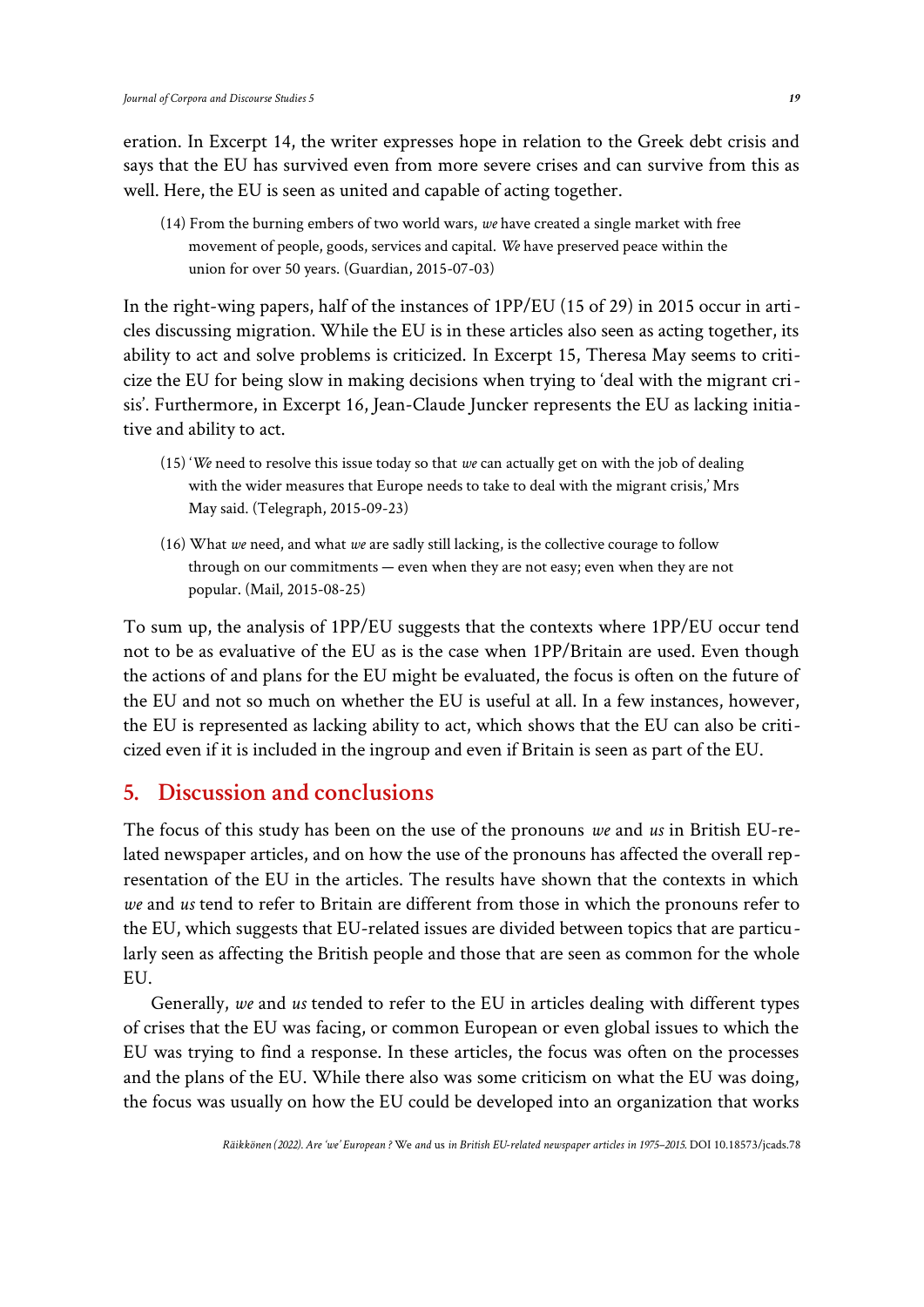better for its member countries and their citizens. Thus, when the EU was included in 'us', the usefulness of the EU for Britain was usually not questioned, as the focus was on what the EU was doing in response to common problems and issues, and the overall evaluation of the EU seemed to be more positive or at least neutral.

In contrast, when EU-related issues were discussed from the national perspective and the pronouns referred to Britain, the articles seemed to be more critical of the EU and represented the EU as affecting the lives of the British people in some way. The focus of these articles was often on the membership itself, but also on issues that were seen as EUrelated problems in Britain. Furthermore, when the articles dealt with new treaties and developments in the EU that were not warmly welcomed in Britain — such as the Constitutional Treaty and single currency — the national perspective was preferred.

The findings also suggest that EU-related issues were reported more frequently from the EU's perspective in papers that supported the EU, while a more frequent use of national *we* in this context was a feature of newspapers that were against the EU membership; In the *Guardian* and *Mirror*, the EU was included in 'us' more frequently than in *Telegraph* and *Mail*, especially in 2005 and 2015. In the right-wing papers, the frequency of 1PP/Britain increased between 1985 and 2015, while the frequency of 1PP/EU stayed more or less the same. Furthermore, a clear majority of 1PP/EU in *Telegraph* was not chosen by the journalists themselves, but by the people they quoted.<sup>[6](#page-19-0)</sup> Thus, it seems that the right-wing papers more often focused on how the EU affects 'us' in Britain instead of taking the EU's point of view and reporting what the EU should or is going to do together next.

The results support the claim that the group that is seen as an 'outsider' is seen in a more negative light than the ingroup. Furthermore, the findings suggest that in the rightwing papers, EU-related issues have been more often discussed from the national perspective than in the left-wing papers. Using corpus linguistic methods enabled me to see the quantitative differences between the papers and the topics in which *we* and *us* tended to refer either to Britain or the EU, which would not have been possible using qualitative methods alone.

### **Funding**

This work was supported by Emil Aaltonen Foundation [190200 N and 210195 N] and the European Society for the Study of English.

<span id="page-19-0"></span><sup>6</sup> The accuracy of the quotations is not known, so it could also be that that in some cases the journalists have chosen the pronouns. However, I think it is right to assume that the journalists at least try to be as accurate as possible when quoting others.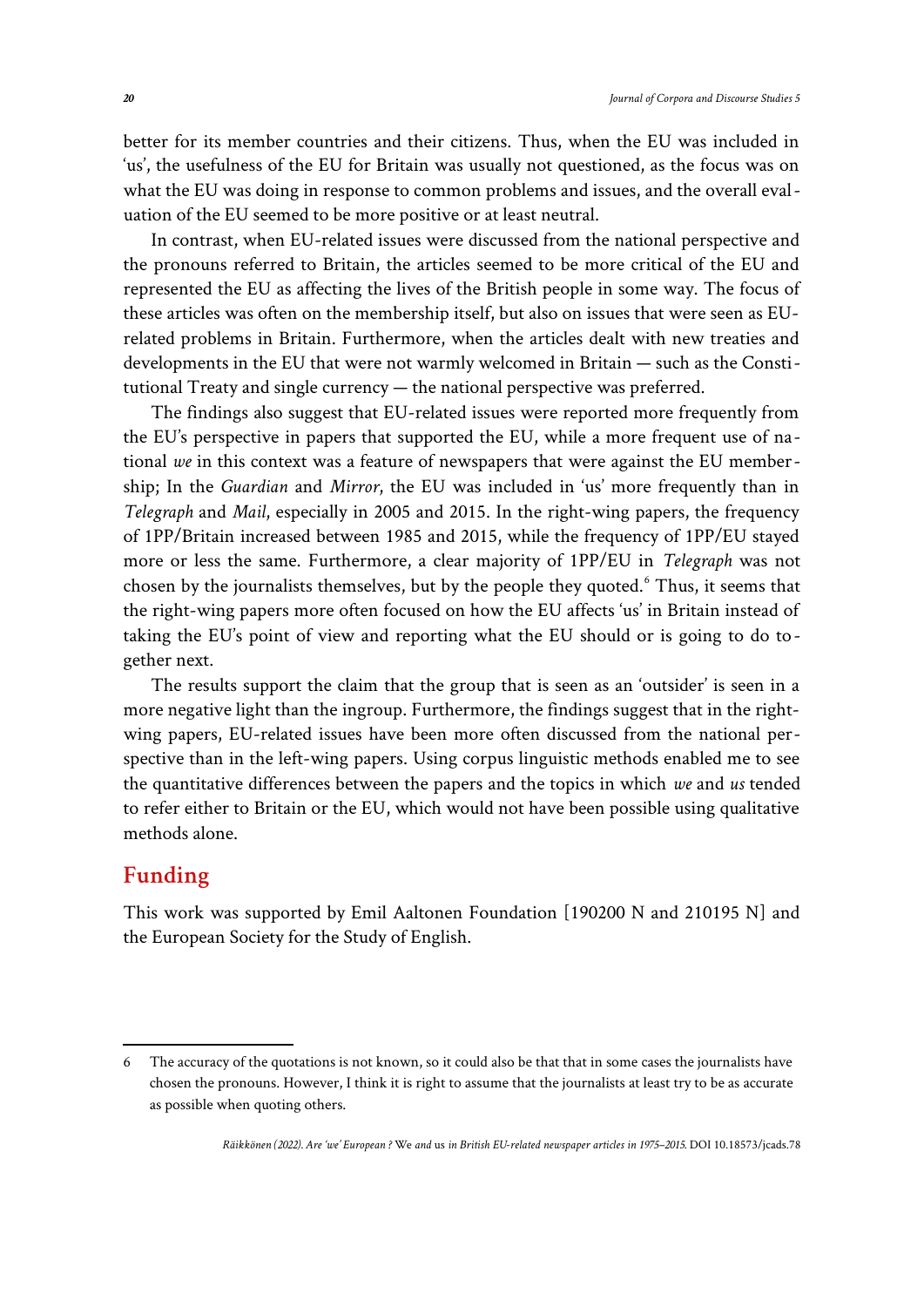#### **Competing interests**

The authors have no competing interests to declare.

### **References**

- Anderson, B. (1991). *Imagined Communities: Reflections on the Origins and Spread of Nationalism.* London: Verso.
- Anthony, L. (2019). AntConc (Version 3.5.8). [Computer Software]. Tokyo: Waseda University.
- Ash, T. G. (2001). Is Britain European? *International Affairs*, *77*(1), 1–13. [https://doi.org/10.1111/1468-2346.00174](https://academic.oup.com/ia/article-abstract/77/1/1/2434655?redirectedFrom=fulltext)
- Baker, P. (2006). *Using Corpora in Discourse Analysis*. London: Continuum. [https://doi.org/](https://www.bloomsburycollections.com/book/using-corpora-in-discourse-analysis/) [10.5040/9781350933996](https://www.bloomsburycollections.com/book/using-corpora-in-discourse-analysis/)
- Baranowska, P. M. (2014). The coverage of the Eurozone economic crisis in the British press. *Perspectives on European Politics and Society*, *15*(4), 500–517. [https://doi.org/10.1080/15705854.2014.922352](https://www.tandfonline.com/doi/abs/10.1080/15705854.2014.922352)
- Billig, M. (2010). *Banal Nationalism* (reprint edition). London: Sage. [https://doi.org/10.4135/9781446221648](https://sk.sagepub.com/books/banal-nationalism)
- Brookes, R. (1999). Newspapers and national identity: The BSE/CJD crisis and the British press. *Media, Culture & Society*, *21*(2), 247–263. [https://doi.org/10.1177/016344399021002007](https://journals.sagepub.com/doi/10.1177/016344399021002007)
- Bucholtz, M. & Hall, K. (2005). Identity and interaction: A sociocultural linguistic approach. *Discourse Studies*, *7*(4–5), 585–614. [https://doi.org/10.1177/1461445605054407](https://journals.sagepub.com/doi/10.1177/1461445605054407)
- Bednarek, M. & Cable, H. (2017). *The Discourse of News Values: How News Organizations Create Newsworthiness*. Oxford: Oxford University Press. [https://doi.org/10.1093/acprof:oso/9780190653934.001.0001](https://oxford.universitypressscholarship.com/view/10.1093/acprof:oso/9780190653934.001.0001/acprof-9780190653934)
- Copeland, P., & Copsey, N. (2017). Rethinking Britain and the European Union: Politicians, the media and public opinion reconsidered: Rethinking the British media and the EU. *JCMS: Journal of Common Market Studies*, *55*(4), 709–726. [https://doi.org/10.1111/jcms.12527](https://onlinelibrary.wiley.com/doi/10.1111/jcms.12527)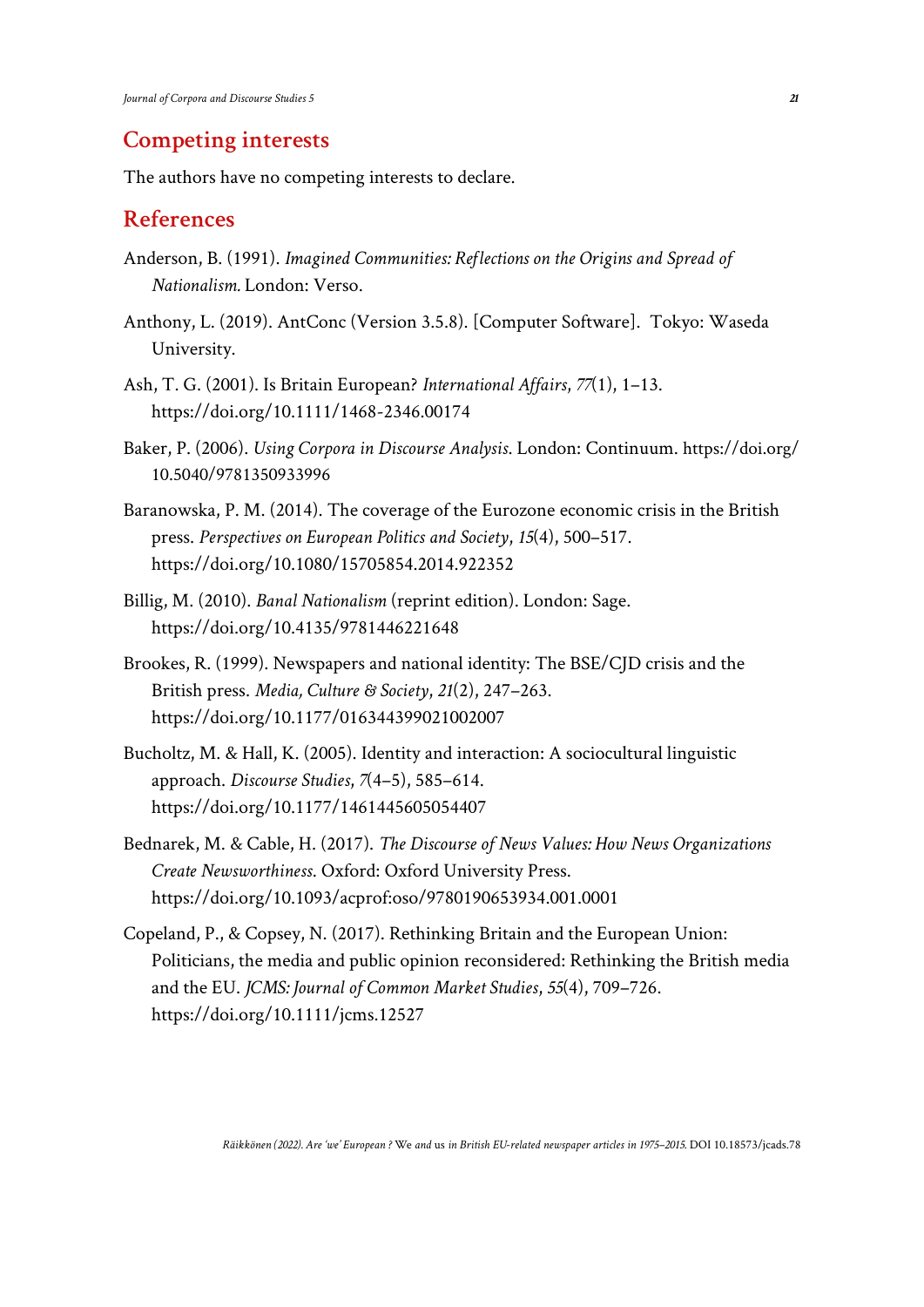- Cramer, J. (2010). 'Do we really want to be like them?': Indexing Europeanness through pronominal use. *Discourse & Society*, *21*(6), 619–637. [https://doi.org/10.1177/0957926510381217](https://journals.sagepub.com/doi/10.1177/0957926510381217)
- Daddow, O. (2012). The UK media and Europe: From permissive consensus to destructive dissent. *International Affairs*, *18*. [https://doi.org/10.1111/j.1468-](https://academic.oup.com/ia/article-abstract/88/6/1219/2326576?redirectedFrom=fulltext) [2346.2012.01129.x](https://academic.oup.com/ia/article-abstract/88/6/1219/2326576?redirectedFrom=fulltext)
- De Cillia, R., Reisigl, M. & Wodak, R. (1999). The discursive construction of national identities. *Discourse & Society*, *10*(2), 149–173. [https://doi.org/10.1177/0957926599010002002](https://journals.sagepub.com/doi/10.1177/0957926599010002002)
- Duszak, A. (2002). Us and Others: An introduction. In A. Duszak (Ed.), *Us and Others: Social identities across languages, discourses and cultures* (pp. 1–28). Amsterdam & Philadelphia: John Benjamins. [https://doi.org/10.1075/pbns.98](https://www.jbe-platform.com/content/books/9789027297365)
- Fairclough, N. (2013): *Critical discourse analysis: Critical study of language* (2nd ed.). London & New York: Routledge. [https://doi.org/10.4324/9781315834368](https://www.taylorfrancis.com/books/mono/10.4324/9781315834368/critical-discourse-analysis-norman-fairclough)
- Gamson, W. A. & Modigliani, A. (1989). Media discourse and public opinion on nuclear power: A constructionist approach. *American Journal of Sociology*, *95*(1), 1–37. [https://](https://www.journals.uchicago.edu/doi/10.1086/229213) [doi.org/10.1086/229213](https://www.journals.uchicago.edu/doi/10.1086/229213)
- Hansson, S. (2015). Discursive strategies of blame avoidance in government: A framework for analysis. *Discourse & Society*, *26*(3), 297–322. [https://doi.org/10.1177/0957926514564736](https://journals.sagepub.com/doi/10.1177/0957926514564736)
- Islentyeva, A. & Abdel Kafi, M. (2021). Constructing British national identity in the British press: The *Britain versus Europe* dichotomy. *Journal of Corpora and Discourse Studies*, *4*, 68–95. [http://doi.org/10.18573/jcads.64](https://jcads.cardiffuniversitypress.org/articles/abstract/10.18573/jcads.64/)
- Kleinke, S. & Bös, B. (2018). Indeterminate *us* and *them*: The complexities of referentiality, identity and group construction in a public online discussion. In B. Bös, S. Kleinke, S. Mollin & N. Hernández (Eds.), *The discursive construction of identities onand offline personal, group and collective* (pp. 153–176). Amsterdam & Philadephia: John Benjamins. [https://doi.org/10.1075/dapsac.78.07kle](https://benjamins.com/catalog/dapsac.78.07kle)
- Levy, D. A. L., Billur, A. & Bironzo, D. (2016). *UK press coverage of the EU referendum*  [Report]. University of Oxford: Reuters institute for the Study of Journalism. Retrieved from https://reutersinstitute.politics.ox.ac.uk/sites/default/files/2018-11/ UK\_Press\_Coverage\_of\_the\_%20EU\_Referendum.pdf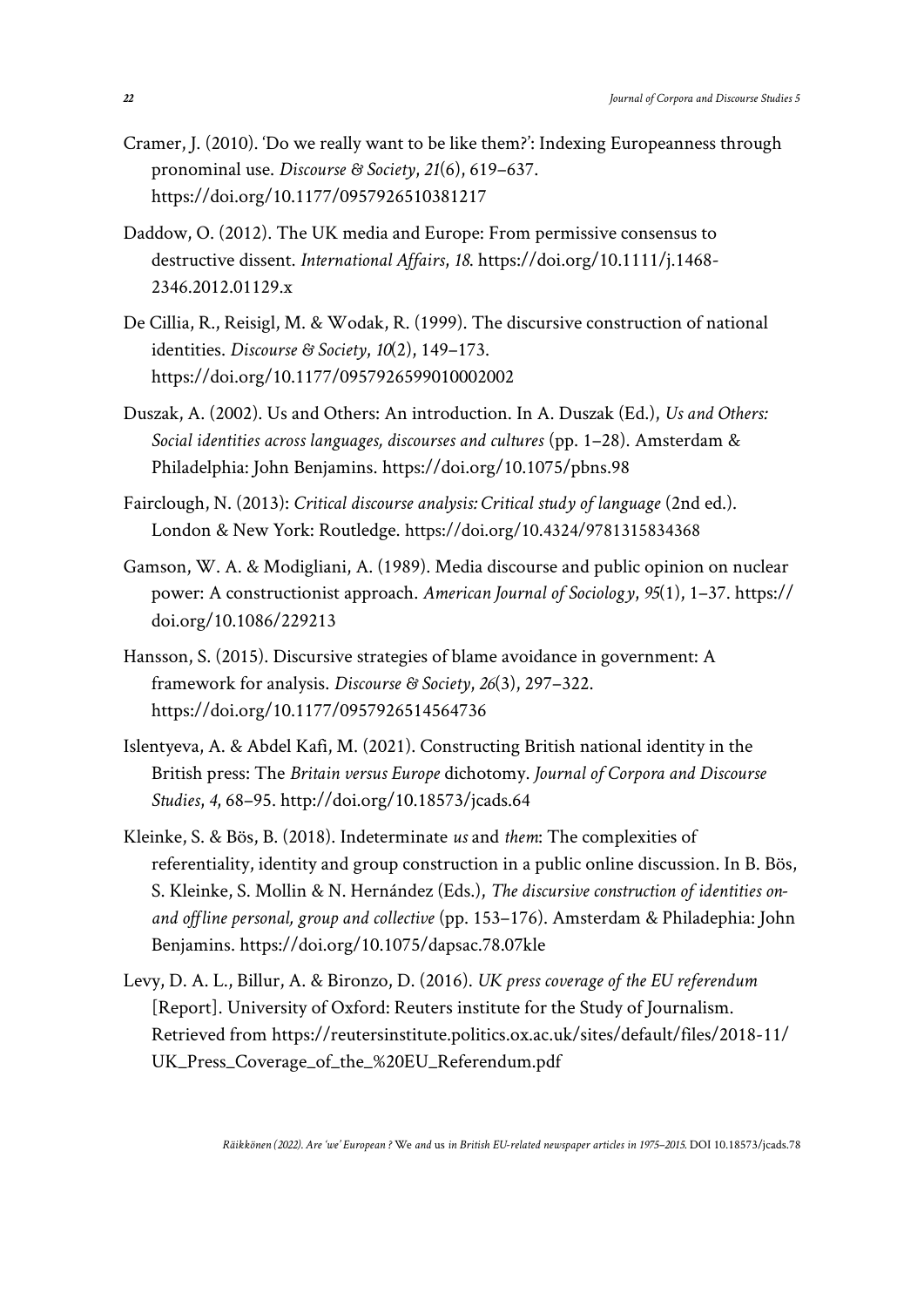- Lischinsky, A. (2018). Overlooked text types: From fictional texts to real-world discourses. In C. Taylor & A. Marchi (Eds.), *Corpus approaches to discourse: A critical review* (pp. 60–82)*.* London: Routledge.
- Ludlow, N. P. (2002). Us or them? The meaning of 'Europe' in British political discourse. In B. Stråth & M. Malmborg (Eds.), *The meaning of Europe: Variety and contention within and among nations* (pp. 101–124). Oxford: Berg.
- Marchi, A., & Taylor, C. (2009). Establishing the EU: The representation of Europe in the press in 1993 and 2005. In A.H. Juncker, D. Schreier & M. Hundt (Eds.), *Corpora: Pragmatics and discourse* (pp. 203–226). Leiden, Netherlands: Brill. [https://doi.org/10.1163/9789042029101\\_012](https://brill.com/view/book/9789042029101/B9789042029101-s012.xml)
- Mühlhäusler, P. & Harré, R. (1990). *Pronouns and people: The linguistic construction of social and personal identity*. Oxford: Blackwell.
- Oktar, L. (2002). The ideological organization of representational processes in the presentation of us and them. *Discourse & Society*, *12*(3), 313–346. [https://doi.org/10.1177/0957926501012003003](https://journals.sagepub.com/doi/10.1177/0957926501012003003)
- Partington, A., Duguid, A. & Taylor, C. (2013). *Patterns and meanings in discourse: Theory and practice in corpus-assisted discourse studies (CADS)*. Amsterdam & Philadelphia: John Benjamins. [https://doi.org/10.1075/scl.55](https://www.jbe-platform.com/content/books/9789027272126)
- Petersoo, P. (2007). What does 'we' mean? National deixis in the media. *Journal of Language and Politics*, *6*(3), 419–436. [https://doi.org/10.1075/jlp.6.3.08pet](https://www.jbe-platform.com/content/journals/10.1075/jlp.6.3.08pet)
- Räikkönen, J. (in press). Leaving the EU out of the ingroup: Diachronic analysis of the use of *we* and *us* in British parliamentary debates, 1973–2015. In M. Korhonen, H. Kotze & J. Tyrkkö (Eds.), *Exploring Language and Society with Big Data: Parliamentary discourse across time and space.* Amsterdam & Philadelphia: John Benjamins.
- Riihimäki, J. (2019). At the Heart and in the Margins: Discursive construction of British national identity in relation to the EU in British parliamentary debates from 1973 to 2015. *Discourse & Society*, 30(4), 412–431. [https://doi.org/10.1177/0957926519837394](https://journals.sagepub.com/doi/10.1177/0957926519837394)
- Tajfel, H. & Turner, J. (1979). An integrative theory of intergroup conflict. In W. Austin & S. Worchel (Eds.), *The social psychology of intergroup relations* (pp. 33–47). Monterey, CA: Brooks & Cole.
- Taylor, C. (2005). Electronic corpora in language study. *Dafwerkstatt*, *6*, 71–84.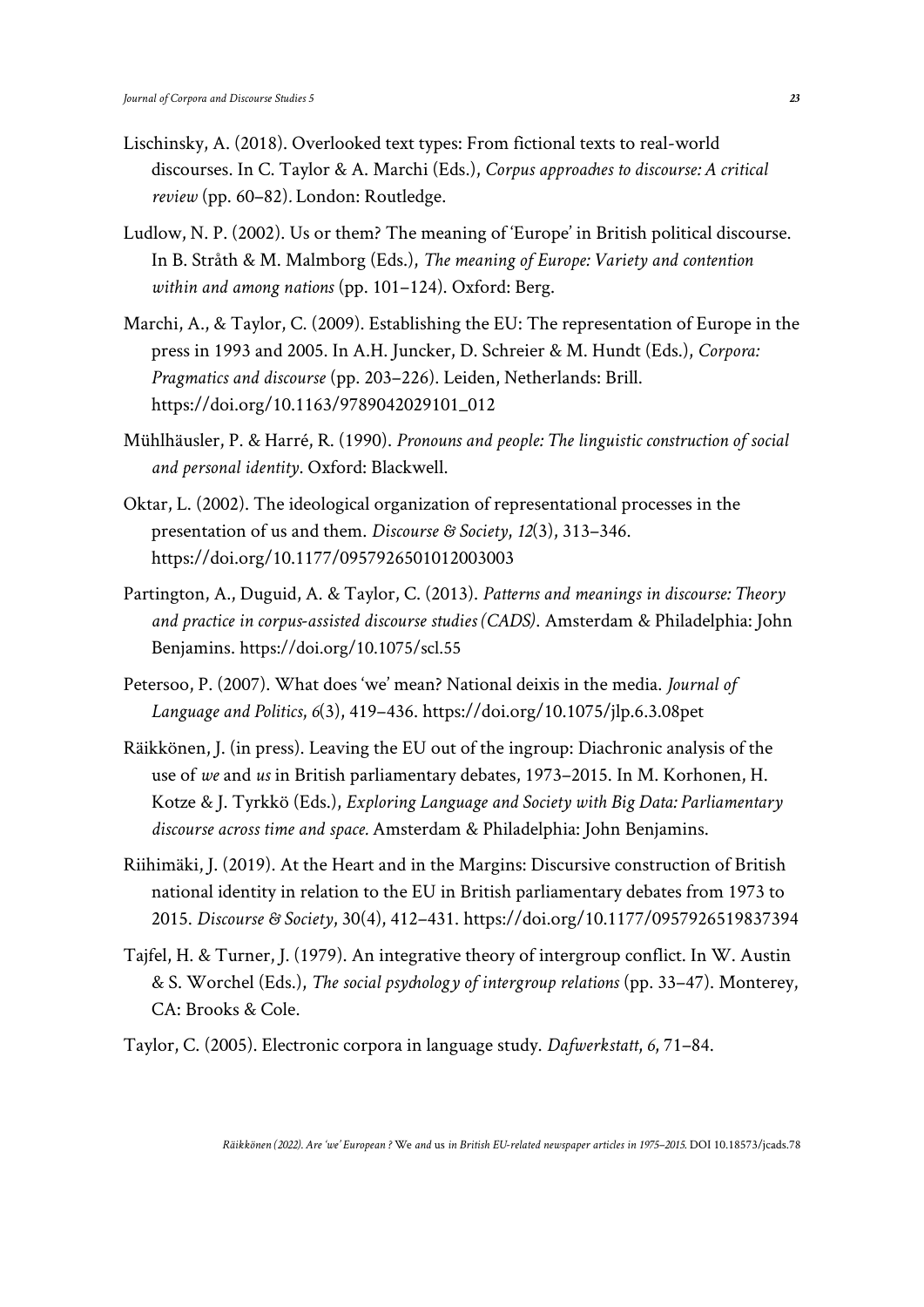- Turner, J. C., Hogg, M. A., Oakes, P. J., Reicher, S. D., & Wetherell, M. S. (1987). *Rediscovering the social group: A self-categorization theory.* Oxford: Blackwell.
- Van Dijk, T. (1995). Aims of Critical Discourse Analysis. *Japanese Discourse*, *1*, 17–27.
- Wodak, R. (2018). 'We have the character of an island nation'. A discourse-historical analysis of David Cameron's 'Bloomberg speech' on the European Union. In M. Kranert & G. Horan (Eds.), *Doing politics: Discursivity, performativity and mediation in political discourse* (pp. 27–58). Amsterdam & Philadelphia: John Benjamins. [https://doi.org/10.1075/dapsac.80.02wod](https://benjamins.com/catalog/dapsac.80.02wod)
- Wodak, R., de Cillia, R., Reisigl, M. & Liebhart, K. (2009). *The discursive construction of national identity (*2nd ed.). Edinburgh: Edinburgh University Press.